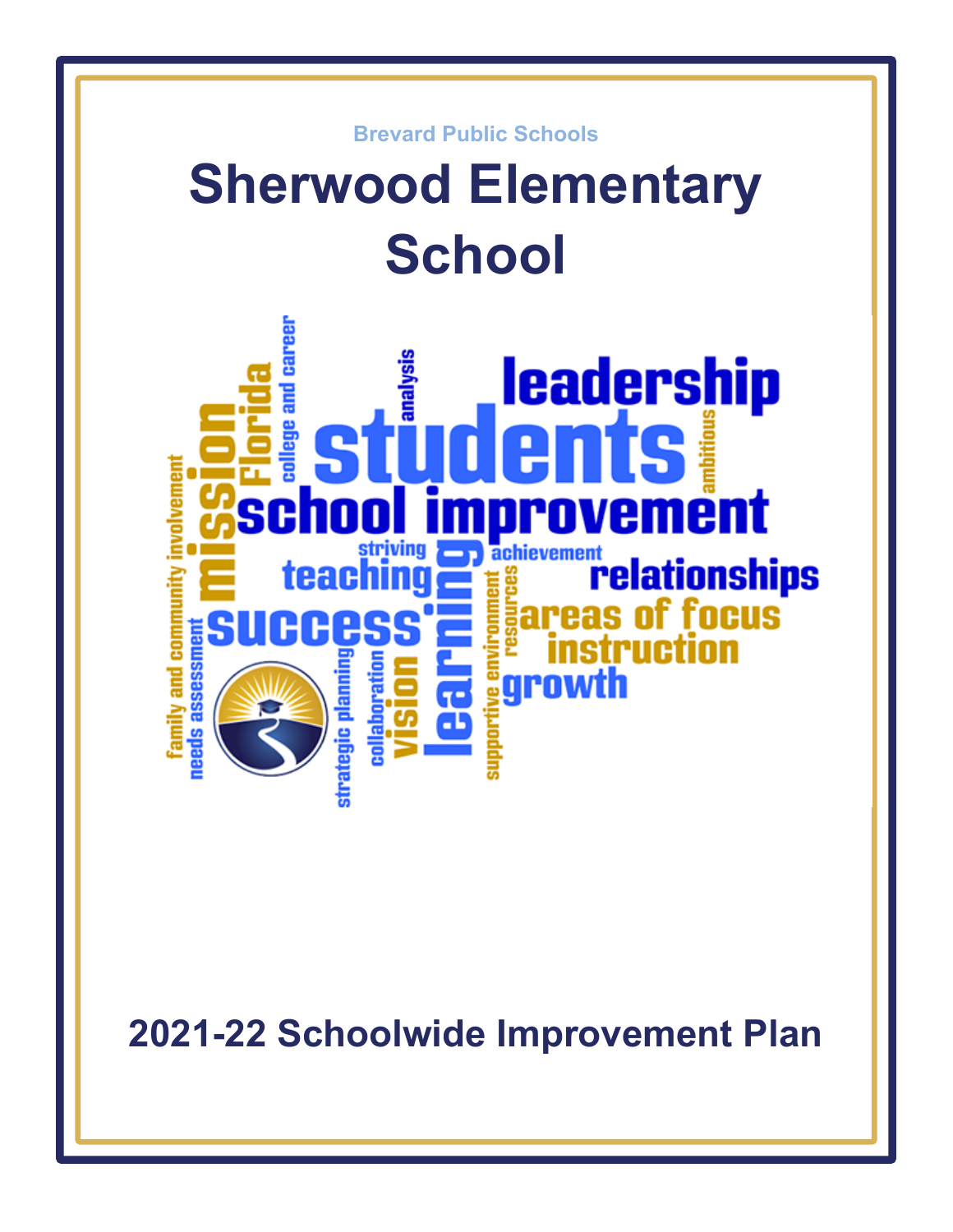# **Table of Contents**

| <b>School Demographics</b>                | 3  |
|-------------------------------------------|----|
| <b>Purpose and Outline of the SIP</b>     | 4  |
| <b>School Information</b>                 | 5  |
| <b>Needs Assessment</b>                   | 10 |
| <b>Planning for Improvement</b>           | 21 |
| <b>Positive Culture &amp; Environment</b> | 30 |
| <b>Budget to Support Goals</b>            | 0  |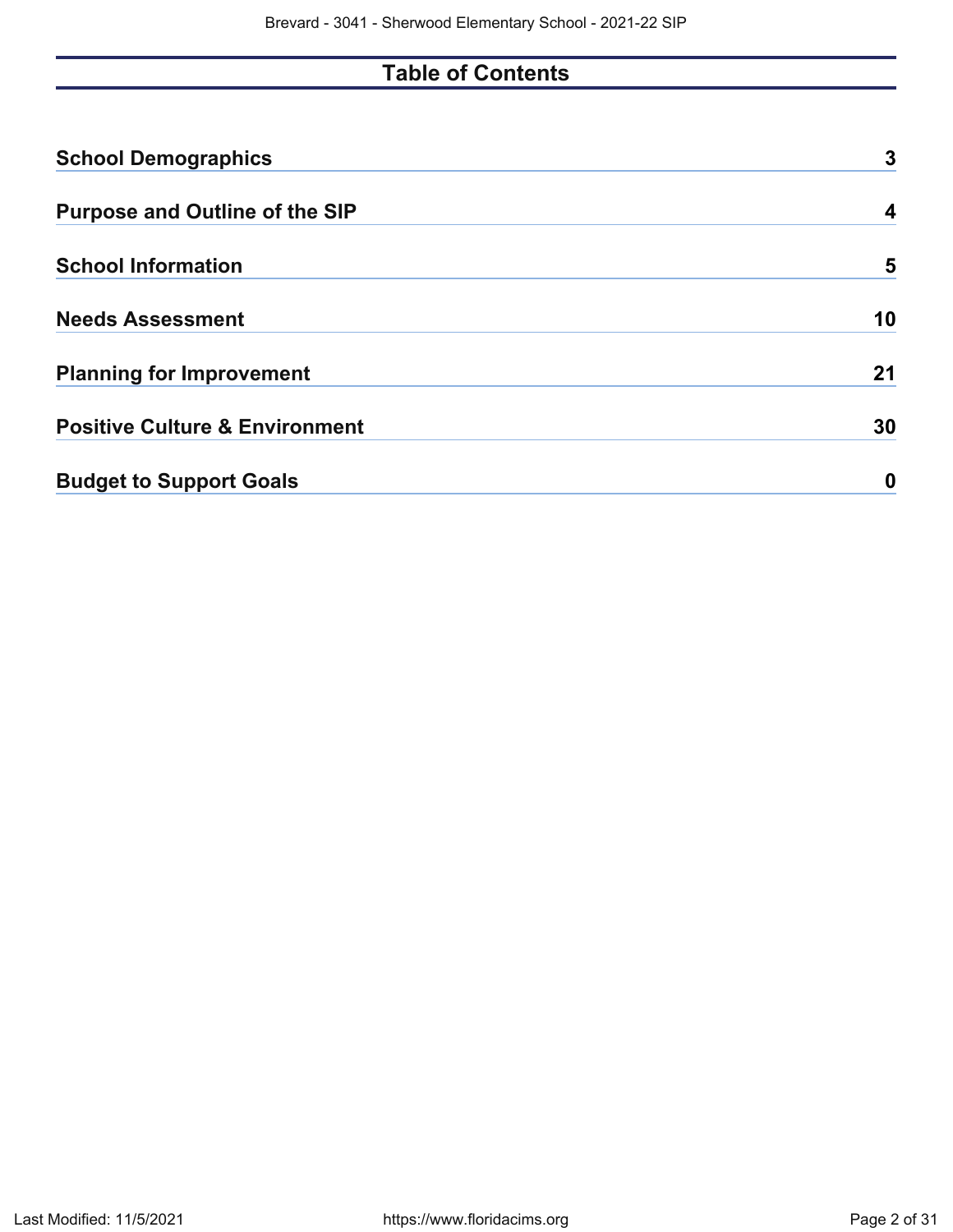Brevard - 3041 - Sherwood Elementary School - 2021-22 SIP

# **Sherwood Elementary School**

2541 POST RD, Melbourne, FL 32935

http://www.sherwood.brevard.k12.fl.us

<span id="page-2-0"></span>**Demographics**

# **Principal: Sandra Marines K** Start Date for this Principal: 7/1/2019

| <b>2019-20 Status</b><br>(per MSID File)                                                                                            | Active                                                                                                                                                                                                                           |
|-------------------------------------------------------------------------------------------------------------------------------------|----------------------------------------------------------------------------------------------------------------------------------------------------------------------------------------------------------------------------------|
| <b>School Type and Grades Served</b><br>(per MSID File)                                                                             | <b>Elementary School</b><br>$PK-6$                                                                                                                                                                                               |
| <b>Primary Service Type</b><br>(per MSID File)                                                                                      | K-12 General Education                                                                                                                                                                                                           |
| 2018-19 Title I School                                                                                                              | No                                                                                                                                                                                                                               |
| 2018-19 Economically<br><b>Disadvantaged (FRL) Rate</b><br>(as reported on Survey 3)                                                | [Data Not Available]                                                                                                                                                                                                             |
| 2018-19 ESSA Subgroups Represented<br>(subgroups with 10 or more students)<br>(subgroups in orange are below the federal threshold) | <b>Asian Students</b><br><b>Economically Disadvantaged Students</b><br><b>English Language Learners</b><br><b>Hispanic Students</b><br><b>Multiracial Students</b><br><b>Students With Disabilities</b><br><b>White Students</b> |
| <b>School Grades History</b>                                                                                                        | 2018-19: B (57%)<br><b>2017-18: B</b> $(55\%)$<br>2016-17: B $(56\%)$<br>2015-16: C (51%)                                                                                                                                        |
| 2019-20 School Improvement (SI) Information*                                                                                        |                                                                                                                                                                                                                                  |
| <b>SI Region</b>                                                                                                                    | Northeast                                                                                                                                                                                                                        |
| <b>Regional Executive Director</b>                                                                                                  | <b>Dustin Sims</b>                                                                                                                                                                                                               |
| <b>Turnaround Option/Cycle</b>                                                                                                      | N/A                                                                                                                                                                                                                              |
| Year                                                                                                                                |                                                                                                                                                                                                                                  |
| <b>Support Tier</b>                                                                                                                 |                                                                                                                                                                                                                                  |
| <b>ESSA Status</b>                                                                                                                  | [not available]                                                                                                                                                                                                                  |
| * As defined under Rule 6A-1.099811, Florida Administrative Code. For more information, click here.                                 |                                                                                                                                                                                                                                  |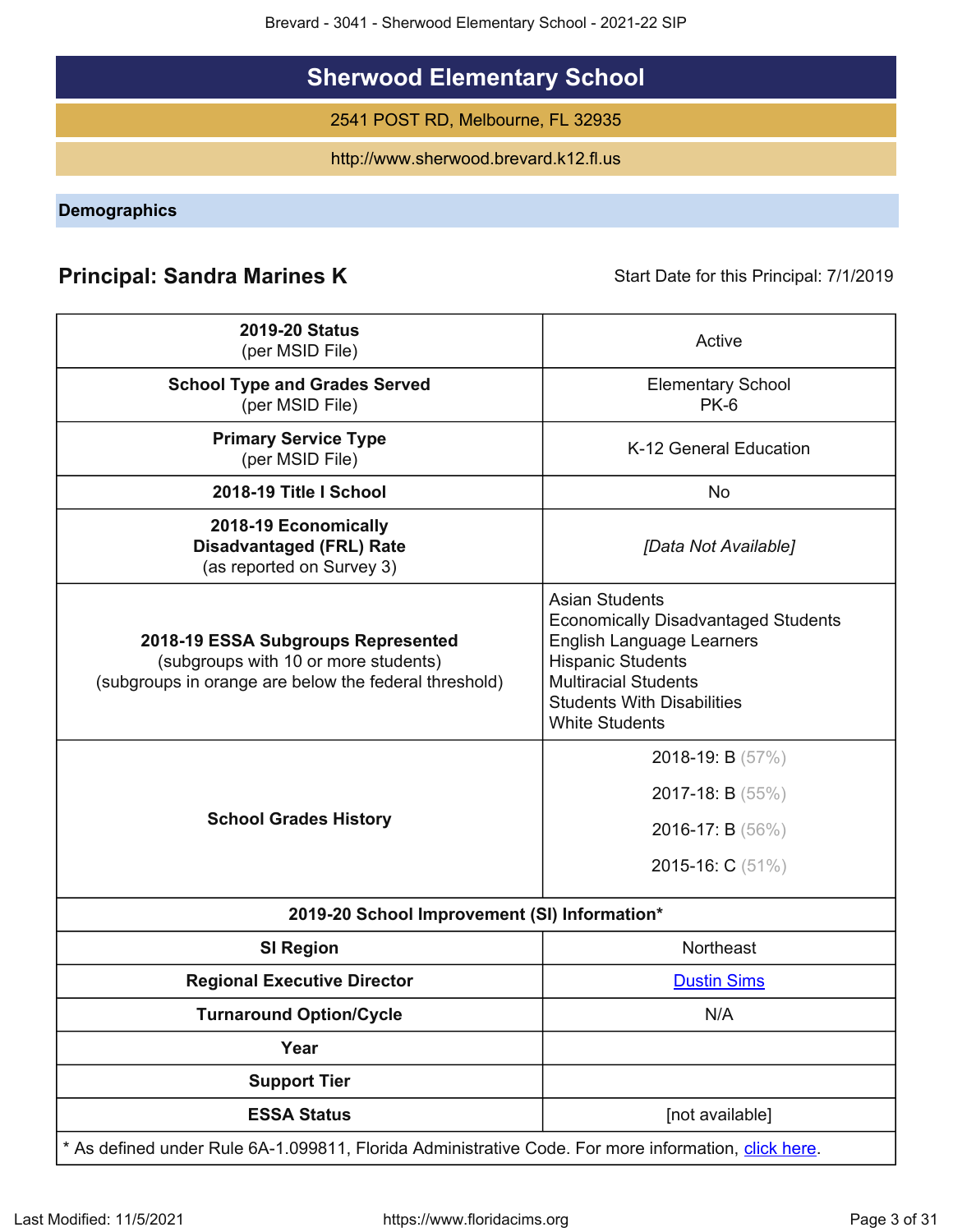## **School Board Approval**

This plan is pending approval by the Brevard County School Board.

#### **SIP Authority**

Section 1001.42(18), Florida Statutes, requires district school boards to annually approve and require implementation of a Schoolwide Improvement Plan (SIP) for each school in the district that has a school grade of D or F. This plan is also a requirement for Targeted Support and Improvement (TS&I) and Comprehensive Support and Improvement (CS&I) schools pursuant to 1008.33 F.S. and the Every Student Succeeds Act (ESSA).

To be designated as TS&I, a school must have one or more ESSA subgroup(s) with a Federal Index below 41%. This plan shall be approved by the district. There are three ways a school can be designated as CS&I:

- 1. have a school grade of D or F
- 2. have a graduation rate of 67% or lower
- 3. have an overall Federal Index below 41%.

For these schools, the SIP shall be approved by the district as well as the Bureau of School Improvement.

The Florida Department of Education (FDOE) SIP template meets all statutory and rule requirements for traditional public schools and incorporates all components required for schools receiving Title I funds. This template is required by State Board of Education Rule 6A-1.099811, Florida Administrative Code, for all noncharter schools with a current grade of D or F, or a graduation rate 67% or less. Districts may opt to require a SIP using a template of its choosing for schools that do not fit the aforementioned conditions. This document was prepared by school and district leadership using the FDOE's school improvement planning web application located at [www.floridacims.org.](https://www.floridacims.org)

#### <span id="page-3-0"></span>**Purpose and Outline of the SIP**

The SIP is intended to be the primary artifact used by every school with stakeholders to review data, set goals, create an action plan and monitor progress. The Florida Department of Education encourages schools to use the SIP as a "living document" by continually updating, refining and using the plan to guide their work throughout the year. This printed version represents the SIP as of the "Date Modified" listed in the footer.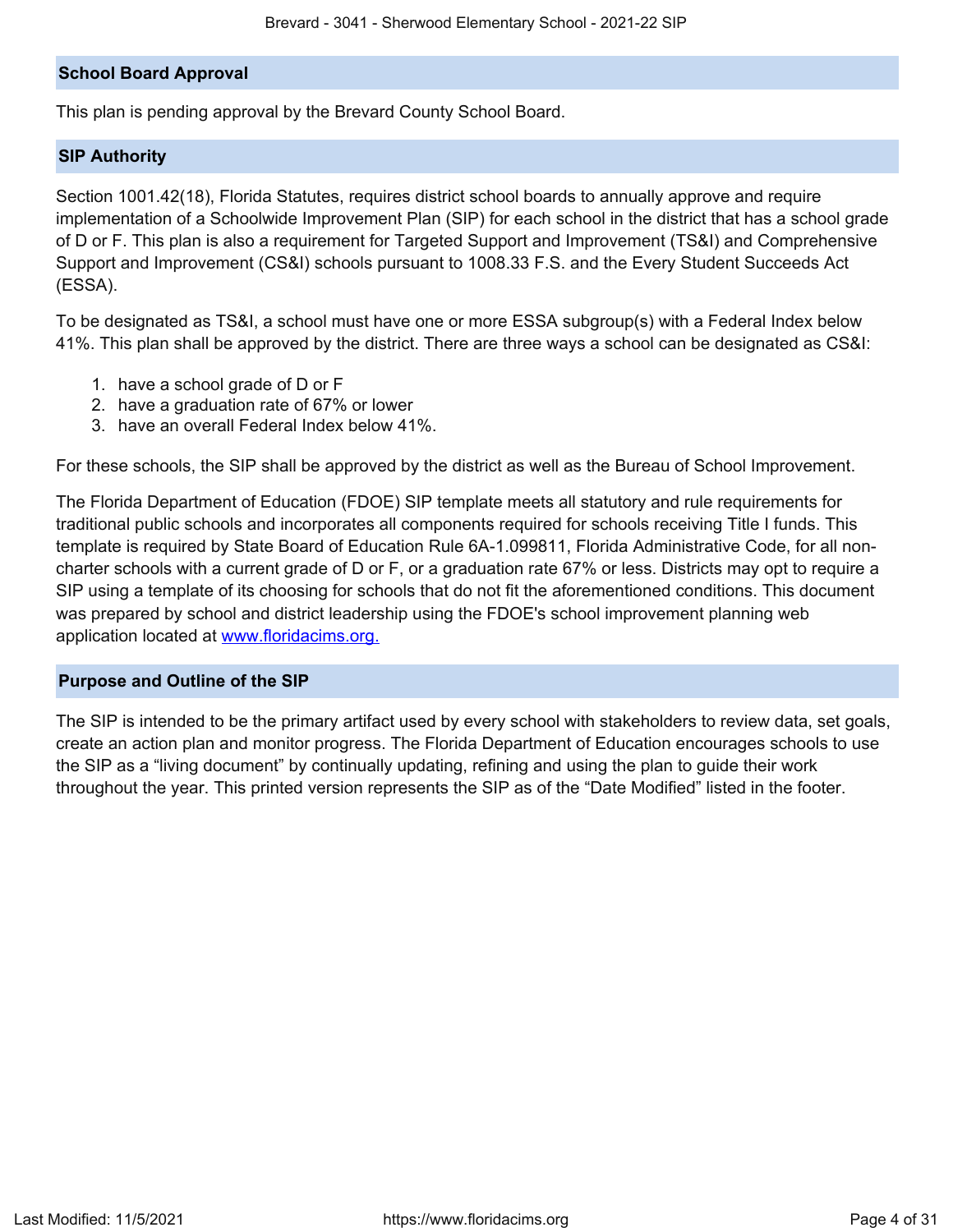# **Part I: School Information**

#### <span id="page-4-0"></span>**School Mission and Vision**

#### **Provide the school's mission statement.**

Sherwood Elementary School, in partnership with our community and families, will strive to provide a rigorous and nurturing learning environment which fosters respect, responsibility, and safety. Reviewed and updated August 2019.

#### **Provide the school's vision statement.**

The vision of Sherwood is to build a high trust collaborative culture that meets the academic and social emotional needs of all students. Reviewed and updated August 2019.

#### **School Leadership Team**

#### **Membership**

Identify the name, email address, position title, and job duties/responsibilities for each member of the school leadership team.**:**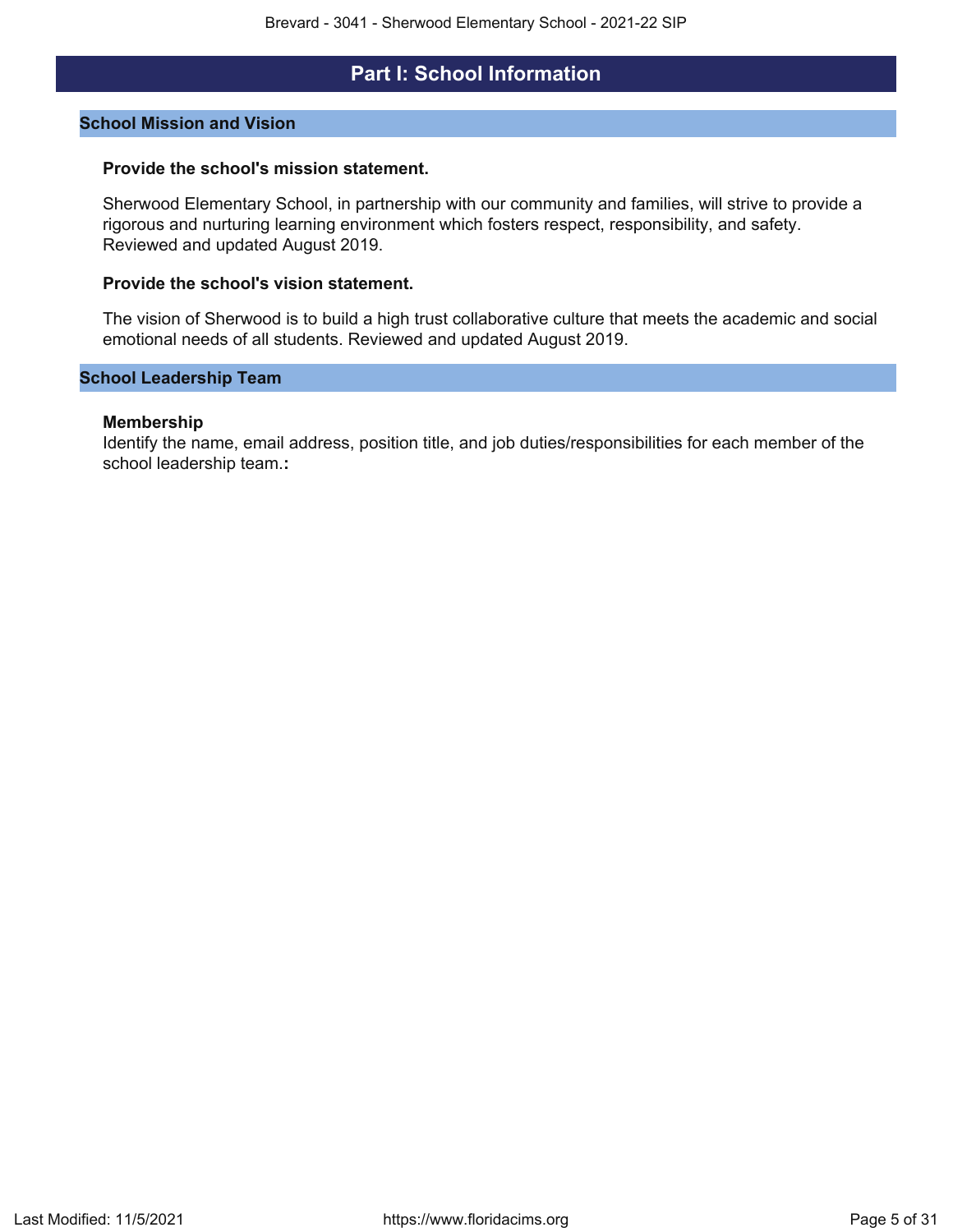| <b>Name</b>                             | <b>Title</b>          | <b>Job Duties and</b><br><b>Responsibilities</b> |                                                                                                                                                                                                                                                                                                                                                                                                                                                                                                                                                                                                                                                                                                                                                                                                                                                                                                                                                                                                                                            |
|-----------------------------------------|-----------------------|--------------------------------------------------|--------------------------------------------------------------------------------------------------------------------------------------------------------------------------------------------------------------------------------------------------------------------------------------------------------------------------------------------------------------------------------------------------------------------------------------------------------------------------------------------------------------------------------------------------------------------------------------------------------------------------------------------------------------------------------------------------------------------------------------------------------------------------------------------------------------------------------------------------------------------------------------------------------------------------------------------------------------------------------------------------------------------------------------------|
| Marines,<br>Sandra                      | Principal             |                                                  | The principal, Sandra Marines, is the instructional leader of<br>the school. She focuses on academic excellence for all<br>students and provides a common vision for school<br>improvement and action steps. Ms. Marines leads the<br>Leadership Team with an active role in data-based<br>decision-making and engages stakeholders in<br>collaboration with their school community. Ms. Marines<br>facilitates learning through the use of high quality,<br>standards-aligned materials, intentional teacher planning<br>sessions, and monitors student data. She fosters<br>instructional coaching to build educator capacity, focuses<br>on student performance and individual learning needs,<br>cultivates social-emotional development and a safe<br>learning environment. In accordance with the Brevard<br>Public Schools Strategic Plan 2020-2025, Ms. Marines is<br>devoted to increasing academic excellence, building an<br>exceptional workforce, growing community connections,<br>and continued operational sustainability. |
| Olesnevich, Assistant<br><b>Jessica</b> | Principal             |                                                  | Jessica Olesnevich supports all aspects of school<br>improvement. She leads the work of the MTSS<br>development and ensures all aspects of intervention are<br>implemented with fidelity. In accordance with the Brevard<br>Public Schools Strategic Plan 2020-2025, Mrs. Olesnevich<br>is devoted to increasing academic excellence, building an<br>exceptional workforce, growing community connections,<br>and continued operational sustainability.                                                                                                                                                                                                                                                                                                                                                                                                                                                                                                                                                                                    |
| Caddell,<br>Rachel                      | Other                 | Title I<br>Coordinator                           | Rachel Caddell is the Title I Coordinator, serves on the<br>Leadership Team, and is an interventionist. She ensures<br>School Improvement Plan action steps and goals are being<br>carried out for all stakeholders. Mrs. Caddell monitors<br>student progress and analyzes data which provides<br>interventions to the lowest 25th percentile in reading and<br>math. In addition, Ms. Caddell supports Parent and Family<br>Engagement events and other school events.                                                                                                                                                                                                                                                                                                                                                                                                                                                                                                                                                                   |
| Haffner,<br><b>Christine</b>            | Reading<br>Coach      |                                                  | Ms. Haffner is the Literacy Coach and serves as a member<br>of the school Leadership Team. She ensures SIP goals are<br>being carried out for all stakeholders and analyzes data<br>which provides interventions to the lowest 25th percentile<br>in reading. Mrs. Haffner supports building educator<br>capacity in the areas of reading, writing, and focused<br>intervention blocks.                                                                                                                                                                                                                                                                                                                                                                                                                                                                                                                                                                                                                                                    |
| Winslow,<br>Anita                       | Guidance<br>Counselor |                                                  | Anita Winslow provides support for healthy social and<br>emotional development strategies and programs and is the                                                                                                                                                                                                                                                                                                                                                                                                                                                                                                                                                                                                                                                                                                                                                                                                                                                                                                                          |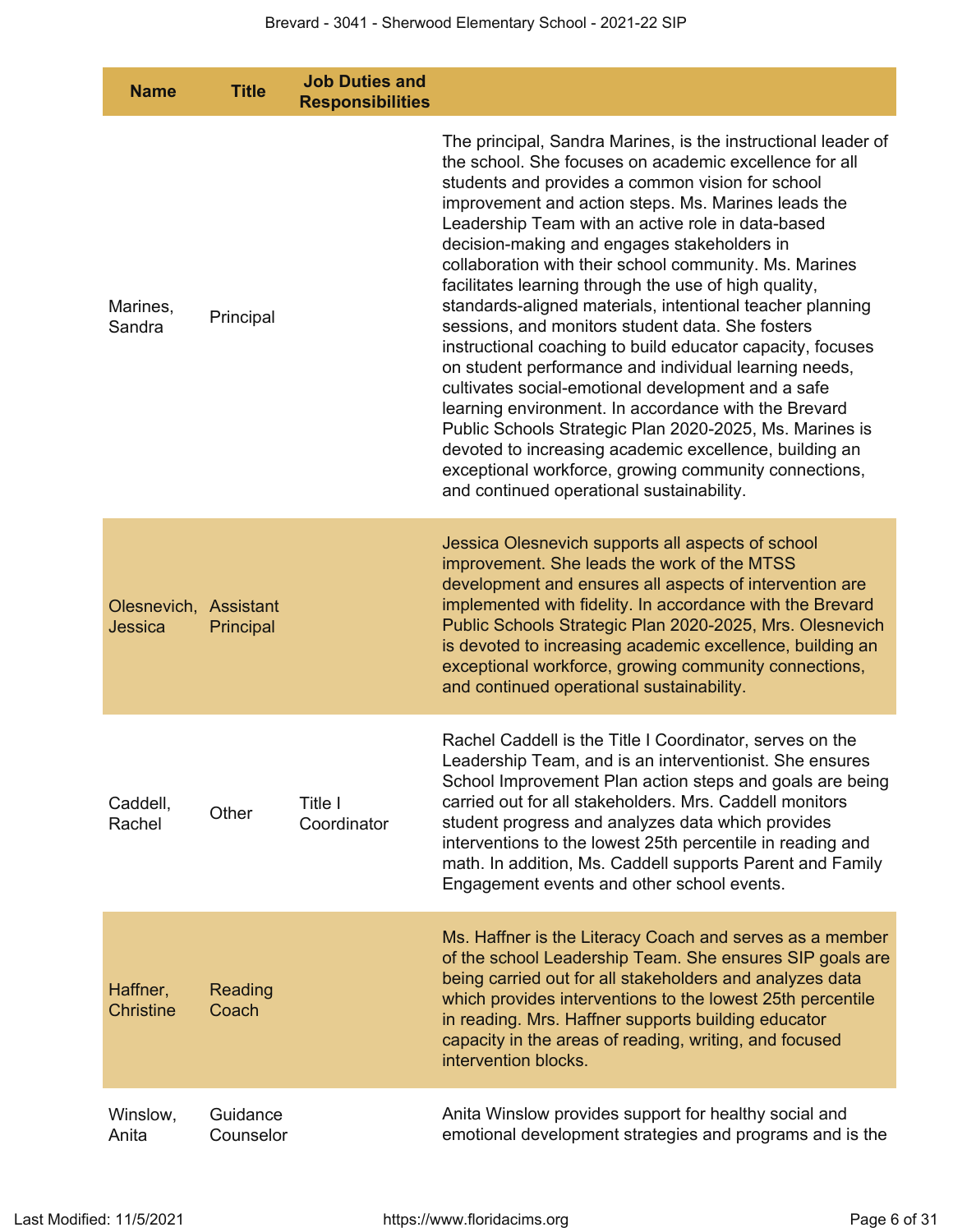| <b>Name</b>                                                      | <b>Title</b> | <b>Job Duties and</b><br><b>Responsibilities</b> |                                                                                                                                                                                                                                                                                                                |
|------------------------------------------------------------------|--------------|--------------------------------------------------|----------------------------------------------------------------------------------------------------------------------------------------------------------------------------------------------------------------------------------------------------------------------------------------------------------------|
|                                                                  |              |                                                  | lead facilitator for the Positive Behavior Interventions and<br>Support (PBIS) program. She ensures compliance for the<br>ESOL and ESE programs. Mrs. Winslow facilitates the<br>MTSS/IPST process and provides support services to<br>parents, teachers, and students throughout the intervention<br>process. |
|                                                                  |              |                                                  |                                                                                                                                                                                                                                                                                                                |
| <b>Demographic Information</b>                                   |              |                                                  |                                                                                                                                                                                                                                                                                                                |
| <b>Principal start date</b><br>Monday 7/1/2019, Sandra Marines K |              |                                                  |                                                                                                                                                                                                                                                                                                                |
| assessments.<br>1                                                |              |                                                  | Number of teachers with a 2019 3-year aggregate or a 1-year Algebra state VAM rating of Highly<br><b>Effective.</b> Note: For UniSIG Supplemental Teacher Allocation, teachers must have at least 10 student                                                                                                   |

**Number of teachers with a 2019 3-year aggregate or a 1-year Algebra state VAM rating of Effective.** *Note: For UniSIG Supplemental Teacher Allocation, teachers must have at least 10 student assessments.*

7

**Total number of teacher positions allocated to the school** 38

**Total number of students enrolled at the school** 438

**Identify the number of instructional staff who left the school during the 2020-21 school year.** 7

**Identify the number of instructional staff who joined the school during the 2021-22 school year.** 8

## **Demographic Data**

## **Early Warning Systems**

**2021-22**

**The number of students by grade level that exhibit each early warning indicator listed:**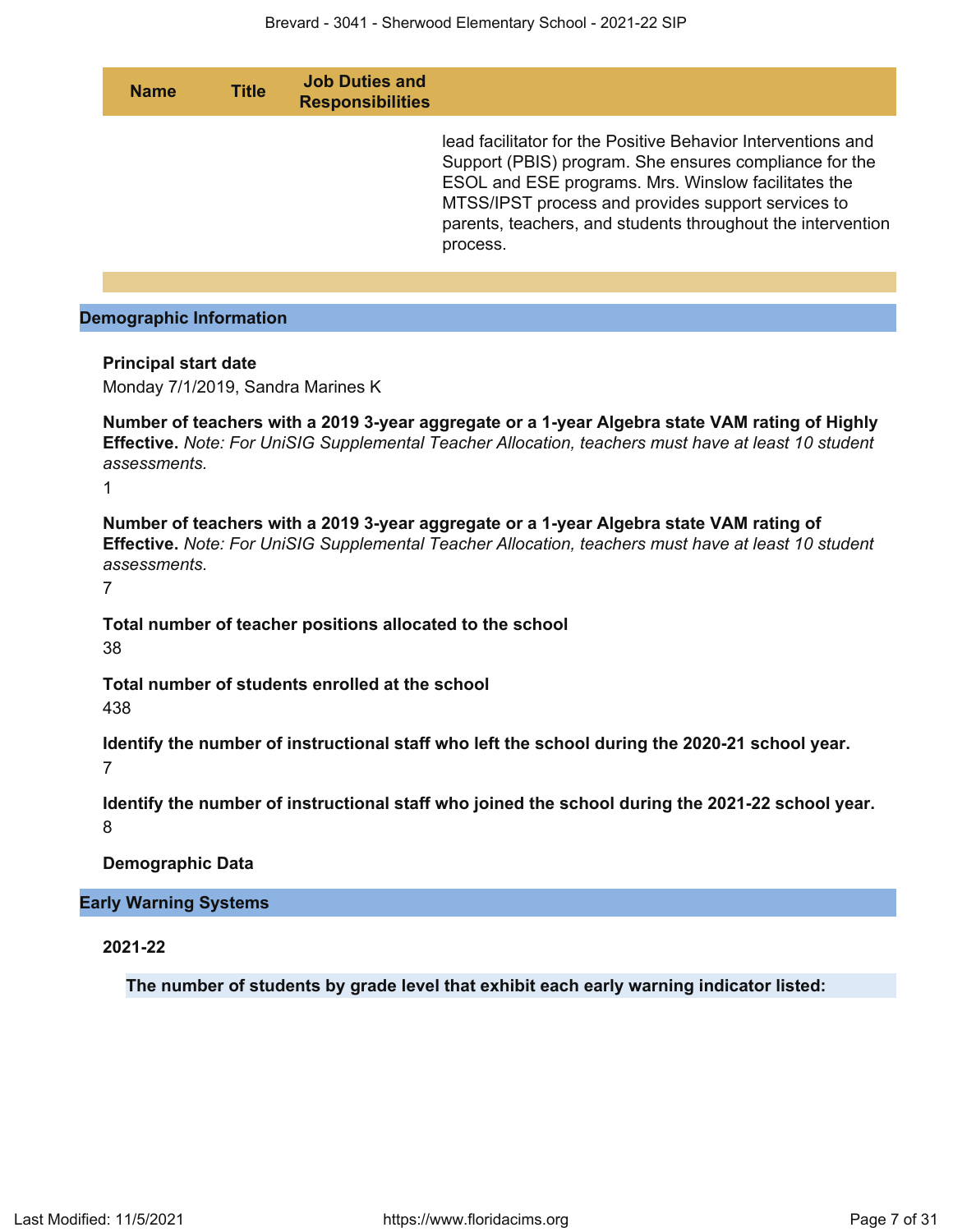| <b>Indicator</b>                                            |          |                      |                |                |                | <b>Grade Level</b> |                   |                |                |                |                |          |                | Total          |
|-------------------------------------------------------------|----------|----------------------|----------------|----------------|----------------|--------------------|-------------------|----------------|----------------|----------------|----------------|----------|----------------|----------------|
|                                                             | K        | $\blacktriangleleft$ | 2 <sup>1</sup> | 3              | 4              | 5                  |                   |                |                |                | 6 7 8 9 10 11  |          |                |                |
| Number of students enrolled                                 | 57       | 48                   | 65             | 49             |                | 48 58              | 45                | $\mathbf 0$    | $\Omega$       | $\Omega$       | $\Omega$       | 0        | $\Omega$       | 370            |
| Attendance below 90 percent                                 | 3        | 9                    | 6              | $\overline{4}$ | $\overline{4}$ | 5                  | 3                 | $\mathbf{0}$   | $\Omega$       | $\Omega$       | $\Omega$       | $\Omega$ | $\Omega$       | 34             |
| One or more suspensions                                     | $\Omega$ | 2                    | $\mathbf{0}$   | 1              | 1              | 4                  | $\mathcal{P}$     | $\Omega$       | $\Omega$       | $\Omega$       | $\Omega$       | $\Omega$ | 0              | 10             |
| <b>Course failure in ELA</b>                                | $\Omega$ | $\Omega$             | $\overline{0}$ | $\Omega$       | $\mathbf{0}$   | $\Omega$           | $\Omega$          | $\Omega$       | $\Omega$       | $\Omega$       | $\Omega$       | $\Omega$ | $\Omega$       |                |
| Course failure in Math                                      | $\Omega$ | $\Omega$             | $\mathbf{0}$   | $\mathbf{0}$   | $\mathbf{0}$   | $\mathbf{0}$       | $\mathbf{0}$      | $\mathbf{0}$   | $\Omega$       | $\Omega$       | $\Omega$       | $\Omega$ | $\mathbf{0}$   |                |
| Level 1 on 2019 statewide FSA ELA<br>assessment             | $\Omega$ | $\Omega$             | $\mathbf{0}$   | $\Omega$       | $\overline{0}$ | $\mathbf{1}$       | 3 0 0 0           |                |                |                | $\overline{0}$ | $\Omega$ | $\overline{0}$ | $\overline{4}$ |
| Level 1 on 2019 statewide FSA Math<br>assessment            | $\Omega$ | $\overline{0}$       | $\mathbf{0}$   | $\mathbf{0}$   | $\mathbf{0}$   | 2                  | $\overline{4}$    | $\overline{0}$ |                | 0 <sub>0</sub> | $\Omega$       | $\Omega$ | $\Omega$       | 6              |
| Number of students with a substantial<br>reading deficiency | $\Omega$ | $\Omega$             | $\overline{0}$ | $\Omega$       | 3              |                    | $5\quad 2\quad 0$ |                | $\overline{0}$ | $\bullet$      | $\Omega$       | $\Omega$ | $\Omega$       | 10             |
| Level 1 on 2021 statewide FSA ELA<br>assessment             | $\Omega$ | $\Omega$             | $\Omega$       | $\Omega$       | 7              | 8                  | 5                 | $\Omega$       | $\Omega$       | $\Omega$       | $\Omega$       | $\Omega$ | $\Omega$       | 20             |
| Level 1 on 2021 statewide FSA Math<br>assessment            | $\Omega$ | $\Omega$             | $\Omega$       | $\Omega$       | 16.            | 14                 | 9                 | $\Omega$       | $\Omega$       | $\Omega$       | $\Omega$       | $\Omega$ | $\Omega$       | 39             |

## Brevard - 3041 - Sherwood Elementary School - 2021-22 SIP

# **The number of students with two or more early warning indicators:**

| Indicator                            |  |  |  | <b>Grade Level</b> |  |  |                              | <b>Total</b> |
|--------------------------------------|--|--|--|--------------------|--|--|------------------------------|--------------|
|                                      |  |  |  |                    |  |  | K 1 2 3 4 5 6 7 8 9 10 11 12 |              |
| Students with two or more indicators |  |  |  |                    |  |  | 0 1 0 1 7 8 6 0 0 0 0 0 0    |              |

#### **The number of students identified as retainees:**

|                                        |  |  |  |  | <b>Grade Level</b> |  |                                                                                              |          |
|----------------------------------------|--|--|--|--|--------------------|--|----------------------------------------------------------------------------------------------|----------|
| Indicator                              |  |  |  |  |                    |  | K 1 2 3 4 5 6 7 8 9 10 11 12                                                                 | Total    |
| <b>Retained Students: Current Year</b> |  |  |  |  |                    |  | 1320000000000                                                                                | <b>6</b> |
| Students retained two or more times    |  |  |  |  |                    |  | $0\  \  0\  \  0\  \  0\  \  0\  \  0\  \  0\  \  \, 0\  \  \, 0\  \  \, 0\  \  \, 0\quad 0$ |          |

# **Date this data was collected or last updated**

Thursday 8/19/2021

# **2020-21 - As Reported**

**The number of students by grade level that exhibit each early warning indicator:**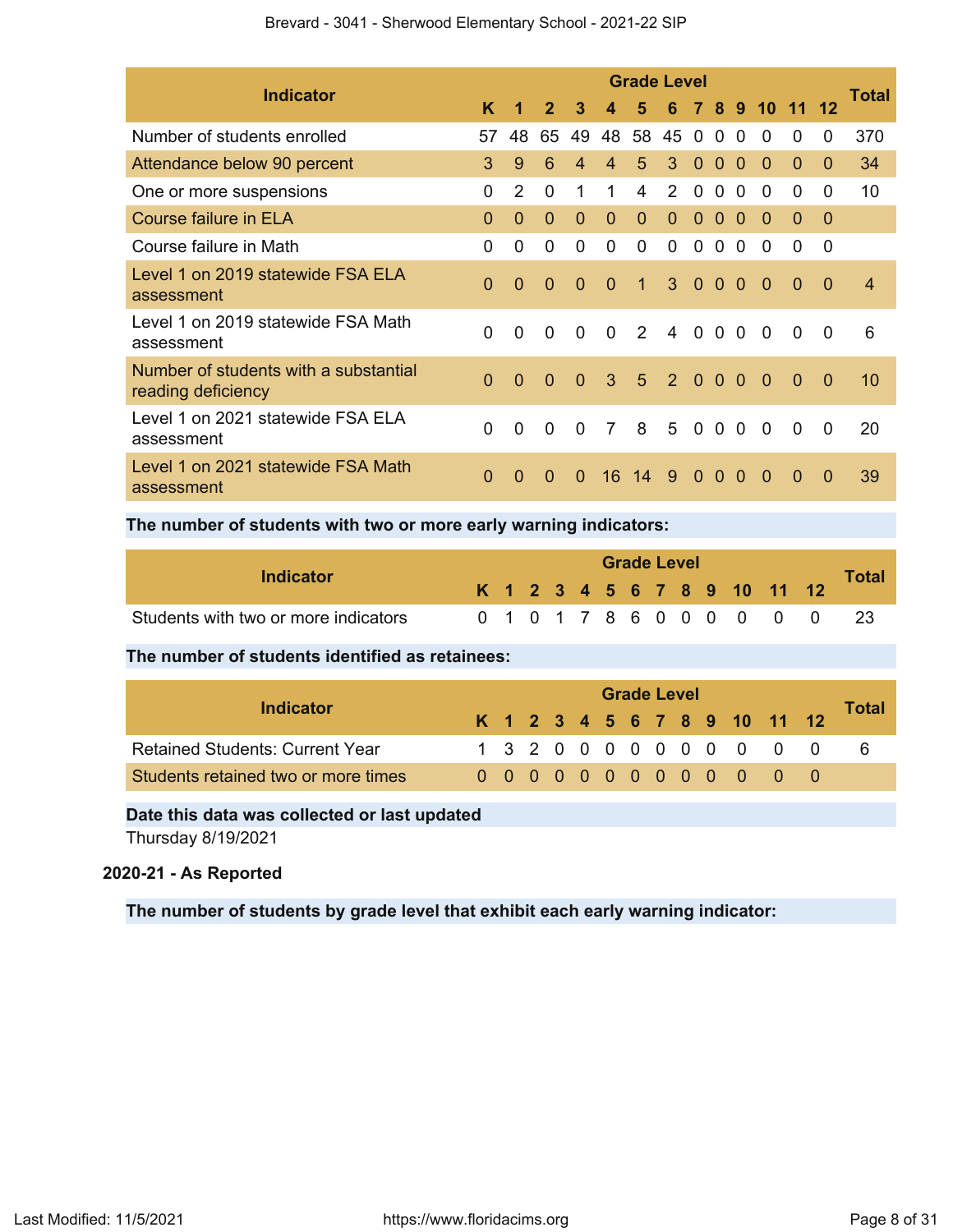|                                              | <b>Grade Level</b> |               |                        |                         |                |                 |                      |          |                |          |                |          |           |                |
|----------------------------------------------|--------------------|---------------|------------------------|-------------------------|----------------|-----------------|----------------------|----------|----------------|----------|----------------|----------|-----------|----------------|
| <b>Indicator</b>                             |                    | $K$ 1 2       |                        | $\overline{\mathbf{3}}$ | $\overline{4}$ |                 | 5 6 7 8 9 10 11 12   |          |                |          |                |          |           | Total          |
| Number of students enrolled                  | 43                 | 64            |                        |                         |                |                 | 46 45 46 41 55 0 0 0 |          |                |          | - 0            | $\Omega$ | $\Omega$  | 340            |
| Attendance below 90 percent                  | $\Omega$           | $\mathcal{P}$ | $\bullet$ <sup>-</sup> | $\sim 0$                | -1             | $\sim$ 0 $\sim$ | $\blacksquare$       |          | 000            |          | $\sim 0$       | $\Omega$ | - 0       | $\overline{4}$ |
| One or more suspensions                      | 0                  |               | 1                      | $\Omega$                | $\Omega$       | - 0             | $\overline{1}$       |          | $00$ $00$      |          | $\overline{0}$ | $\Omega$ | - 0       | - 3            |
| Course failure in ELA                        |                    | $2 \t13 \t4$  |                        | $\mathcal{P}$           | 4 <sup>7</sup> | $\bullet$       | $\bullet$            |          | $000$          |          | $\sim 0$       | $\Omega$ | $\bullet$ | 25             |
| Course failure in Math                       | 0                  | $\Omega$      | $\Omega$               | $\mathcal{P}$           | $\overline{4}$ | - 0             | $\Omega$             |          | 0 <sub>0</sub> | $\Omega$ | $\Omega$       | $\Omega$ | - 0       | 6              |
| Level 1 on 2019 statewide ELA assessment     | $\Omega$           | $\Omega$      | $\Omega$               | $\Omega$                | 1              | $\mathbf{3}$    | $\overline{7}$       | $\Omega$ | $\Omega$       | $\Omega$ | $\Omega$       | $\Omega$ | $\sim 0$  | 11             |
| Level 1 on 2019 statewide Math<br>assessment | 0                  | 0             | $\Omega$               | $\Omega$                | $\mathcal{P}$  | $\overline{4}$  | 6                    | 0        | $\Omega$       | $\Omega$ | $\Omega$       | $\Omega$ | 0         | 12             |

# **The number of students with two or more early warning indicators:**

| Indicator                            |  |  |  | <b>Grade Level</b> |  |  |                              |              |
|--------------------------------------|--|--|--|--------------------|--|--|------------------------------|--------------|
|                                      |  |  |  |                    |  |  | K 1 2 3 4 5 6 7 8 9 10 11 12 | <b>Total</b> |
| Students with two or more indicators |  |  |  |                    |  |  | 0 2 0 0 1 3 6 0 0 0 0 0 0    |              |

# **The number of students identified as retainees:**

|                                        |  |  |  | <b>Grade Level</b> |  |  |                              |       |
|----------------------------------------|--|--|--|--------------------|--|--|------------------------------|-------|
| Indicator                              |  |  |  |                    |  |  | K 1 2 3 4 5 6 7 8 9 10 11 12 | Total |
| <b>Retained Students: Current Year</b> |  |  |  |                    |  |  | 2 13 4 2 4 0 0 0 0 0 0 0 0   | -25   |
| Students retained two or more times    |  |  |  |                    |  |  | 0 0 0 0 1 0 0 0 0 0 0 0 0    |       |

# **2020-21 - Updated**

# **The number of students by grade level that exhibit each early warning indicator:**

| <b>Indicator</b>                             | <b>Grade Level</b> |                |                |                |                |                |                    |          |          |                |              |          |     |                |  |
|----------------------------------------------|--------------------|----------------|----------------|----------------|----------------|----------------|--------------------|----------|----------|----------------|--------------|----------|-----|----------------|--|
|                                              |                    | $\overline{1}$ | 2 <sup>1</sup> | $\mathbf{3}$   | $\overline{4}$ |                | 5 6 7 8 9 10 11 12 |          |          |                |              |          |     | Total          |  |
| Number of students enrolled                  | 43.                | 64             | 46.            | 45             | -46            |                | 41 55 0 0 0        |          |          |                | - 0          | $\Omega$ | 0   | 340            |  |
| Attendance below 90 percent                  | $\Omega$           | $\mathcal{P}$  | $\Omega$       | $\Omega$       | $\overline{1}$ | $\Omega$       | $\mathbf{1}$       | $\Omega$ | $\Omega$ | $\Omega$       | -0           | $\Omega$ | - 0 | $\overline{4}$ |  |
| One or more suspensions                      | 0                  |                | 1              | $\Omega$       | $\Omega$       | $\Omega$       | $\mathbf{1}$       | $\Omega$ |          | 0 <sub>0</sub> | - 0          | $\Omega$ | -0  | 3              |  |
| Course failure in ELA                        | $\mathcal{P}$      | 13             | $\overline{4}$ | $\mathcal{P}$  | $\overline{4}$ | $\Omega$       | $\Omega$           | $\Omega$ | - 0      | - 0            | $\bullet$    | $\Omega$ | 0   | 25             |  |
| Course failure in Math                       | 0                  | $\Omega$       | $\Omega$       | $\mathcal{P}$  | $\overline{4}$ | $\Omega$       | $\Omega$           | $\Omega$ | $\Omega$ | $\Omega$       | $\Omega$     | $\Omega$ | -0  | 6              |  |
| Level 1 on 2019 statewide ELA assessment     | $\Omega$           | - 0            | $\bullet$      | $\overline{0}$ | 47             | 3              | $\mathbf{Z}$       | $\Omega$ | $\Omega$ | $\bullet$      | - 0          | $\Omega$ | -0  | 11             |  |
| Level 1 on 2019 statewide Math<br>assessment | 0                  | $\Omega$       | $\Omega$       | $\Omega$       | $\mathcal{P}$  | $\overline{4}$ | 6                  | $\Omega$ | $\Omega$ | $\Omega$       | <sup>0</sup> | $\Omega$ | 0   | 12             |  |

# **The number of students with two or more early warning indicators:**

| Indicator                            |  |  |  | <b>Grade Level</b> |  |                              | <b>Total</b> |
|--------------------------------------|--|--|--|--------------------|--|------------------------------|--------------|
|                                      |  |  |  |                    |  | K 1 2 3 4 5 6 7 8 9 10 11 12 |              |
| Students with two or more indicators |  |  |  |                    |  | 0 2 0 0 1 3 6 0 0 0 0 0 0    |              |

# **The number of students identified as retainees:**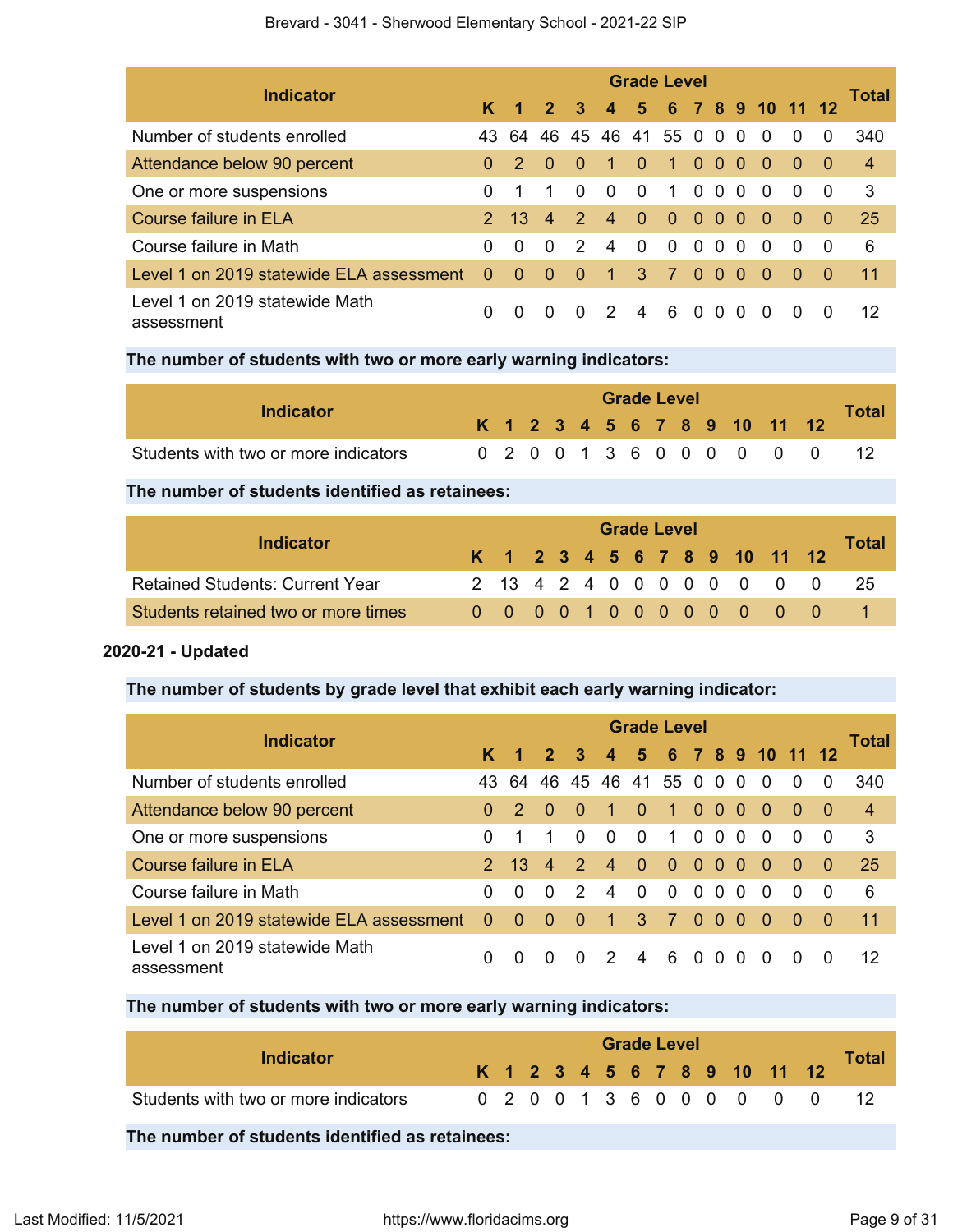| Indicator                              |  | <b>Grade Level</b> |  |  |  |  |  |  |  |  |                              |  |       |
|----------------------------------------|--|--------------------|--|--|--|--|--|--|--|--|------------------------------|--|-------|
|                                        |  |                    |  |  |  |  |  |  |  |  | K 1 2 3 4 5 6 7 8 9 10 11 12 |  | Total |
| <b>Retained Students: Current Year</b> |  |                    |  |  |  |  |  |  |  |  | 2 13 4 2 4 0 0 0 0 0 0 0 0   |  | -25   |
| Students retained two or more times    |  |                    |  |  |  |  |  |  |  |  | 0 0 0 0 1 0 0 0 0 0 0 0 0    |  |       |

# **Part II: Needs Assessment/Analysis**

# <span id="page-9-0"></span>**School Data Review**

Please note that the district and state averages shown here represent the averages for similar school types (elementary, middle, high school, or combination schools).

| <b>School Grade Component</b>     | 2021 |                                    |  |     | 2019                  |     | 2018 |                |     |  |
|-----------------------------------|------|------------------------------------|--|-----|-----------------------|-----|------|----------------|-----|--|
|                                   |      | School   District   State   School |  |     | District State School |     |      | District State |     |  |
| <b>ELA Achievement</b>            | 62%  |                                    |  | 69% | 62%                   | 57% | 61%  | 60%            | 56% |  |
| <b>ELA Learning Gains</b>         | 62%  |                                    |  | 67% | 60%                   | 58% | 52%  | 54%            | 55% |  |
| <b>ELA Lowest 25th Percentile</b> | 40%  |                                    |  | 50% | 57%                   | 53% | 50%  | 46%            | 48% |  |
| Math Achievement                  | 53%  |                                    |  | 56% | 63%                   | 63% | 60%  | 62%            | 62% |  |
| <b>Math Learning Gains</b>        | 65%  |                                    |  | 60% | 65%                   | 62% | 56%  | 59%            | 59% |  |
| Math Lowest 25th Percentile       | 65%  |                                    |  | 39% | 53%                   | 51% | 37%  | 49%            | 47% |  |
| Science Achievement               | 49%  |                                    |  | 59% | 57%                   | 53% | 69%  | 57%            | 55% |  |

# **Grade Level Data Review - State Assessments**

**NOTE: This data is raw data and includes ALL students who tested at the school. This is not school grade data.**

|                          |      |               | <b>ELA</b>      |                                                 |              |                                       |
|--------------------------|------|---------------|-----------------|-------------------------------------------------|--------------|---------------------------------------|
| Grade                    | Year | <b>School</b> | <b>District</b> | School-<br><b>District</b><br><b>Comparison</b> | <b>State</b> | School-<br><b>State</b><br>Comparison |
| 03                       | 2021 |               |                 |                                                 |              |                                       |
|                          | 2019 | 67%           | 64%             | 3%                                              | 58%          | 9%                                    |
| <b>Cohort Comparison</b> |      |               |                 |                                                 |              |                                       |
| 04                       | 2021 |               |                 |                                                 |              |                                       |
|                          | 2019 | 71%           | 61%             | 10%                                             | 58%          | 13%                                   |
| <b>Cohort Comparison</b> |      | $-67%$        |                 |                                                 |              |                                       |
| 05                       | 2021 |               |                 |                                                 |              |                                       |
|                          | 2019 | 59%           | 60%             | $-1%$                                           | 56%          | 3%                                    |
| <b>Cohort Comparison</b> |      | $-71%$        |                 |                                                 |              |                                       |
| 06                       | 2021 |               |                 |                                                 |              |                                       |
|                          | 2019 | 72%           | 60%             | 12%                                             | 54%          | 18%                                   |
| <b>Cohort Comparison</b> |      | $-59%$        |                 |                                                 |              |                                       |

| <b>MATH</b> |      |               |                 |                                                 |              |                                       |  |  |  |
|-------------|------|---------------|-----------------|-------------------------------------------------|--------------|---------------------------------------|--|--|--|
| Grade       | Year | <b>School</b> | <b>District</b> | School-<br><b>District</b><br><b>Comparison</b> | <b>State</b> | School-<br><b>State</b><br>Comparison |  |  |  |
| 03          | 2021 |               |                 |                                                 |              |                                       |  |  |  |
|             | 2019 | 53%           | 61%             | $-8%$                                           | 62%          | $-9%$                                 |  |  |  |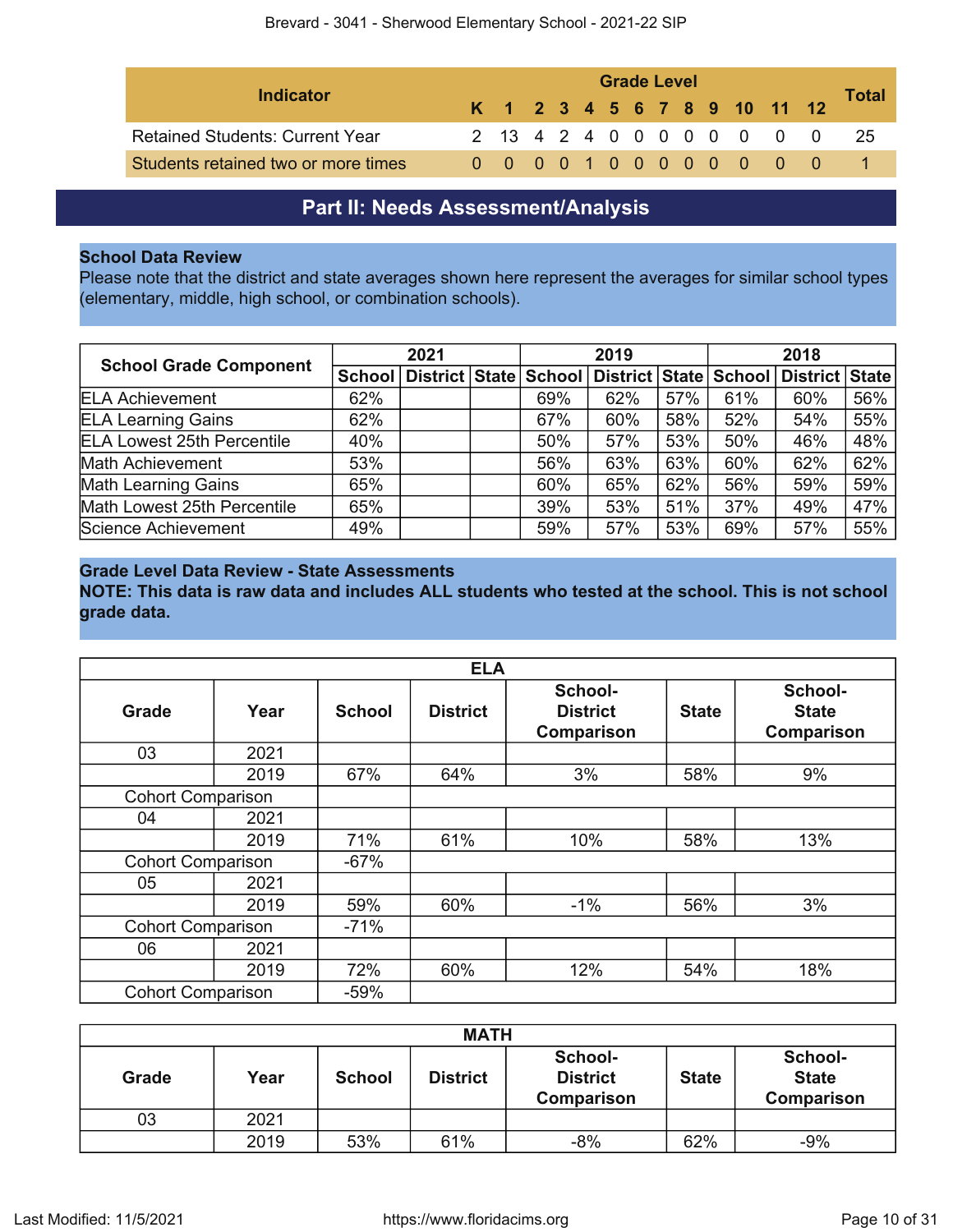|                          |      |               | <b>MATH</b>     |                                          |              |                                       |
|--------------------------|------|---------------|-----------------|------------------------------------------|--------------|---------------------------------------|
| Grade                    | Year | <b>School</b> | <b>District</b> | School-<br><b>District</b><br>Comparison | <b>State</b> | School-<br><b>State</b><br>Comparison |
| <b>Cohort Comparison</b> |      |               |                 |                                          |              |                                       |
| 04                       | 2021 |               |                 |                                          |              |                                       |
|                          | 2019 | 59%           | 64%             | $-5%$                                    | 64%          | $-5%$                                 |
| <b>Cohort Comparison</b> |      | $-53%$        |                 |                                          |              |                                       |
| 05                       | 2021 |               |                 |                                          |              |                                       |
|                          | 2019 | 42%           | 60%             | $-18%$                                   | 60%          | $-18%$                                |
| <b>Cohort Comparison</b> |      | $-59%$        |                 |                                          |              |                                       |
| 06                       | 2021 |               |                 |                                          |              |                                       |
|                          | 2019 | 64%           | 67%             | $-3%$                                    | 55%          | 9%                                    |
| <b>Cohort Comparison</b> |      | $-42%$        |                 |                                          |              |                                       |

| <b>SCIENCE</b>           |      |               |                 |                                          |              |                                              |  |  |  |  |
|--------------------------|------|---------------|-----------------|------------------------------------------|--------------|----------------------------------------------|--|--|--|--|
| <b>Grade</b>             | Year | <b>School</b> | <b>District</b> | School-<br><b>District</b><br>Comparison | <b>State</b> | School-<br><b>State</b><br><b>Comparison</b> |  |  |  |  |
| 05                       | 2021 |               |                 |                                          |              |                                              |  |  |  |  |
|                          | 2019 | 53%           | 56%             | $-3%$                                    | 53%          | $0\%$                                        |  |  |  |  |
| <b>Cohort Comparison</b> |      |               |                 |                                          |              |                                              |  |  |  |  |

# **Grade Level Data Review - Progress Monitoring Assessments**

# **Provide the progress monitoring tool(s) by grade level used to compile the below data.**

i-Ready Reading and i-Ready Math for Grades 1 - 6.

|                                        |                                             | <b>Grade 1</b> |        |               |
|----------------------------------------|---------------------------------------------|----------------|--------|---------------|
|                                        | Number/%<br>Proficiency                     | Fall           | Winter | <b>Spring</b> |
|                                        | <b>All Students</b>                         | 24%            | 47%    | 68%           |
| <b>English Language</b><br><b>Arts</b> | Economically<br>Disadvantaged               | 29%            | 40%    | 71%           |
|                                        | <b>Students With</b><br><b>Disabilities</b> | 18%            | 31%    | 50%           |
|                                        | English Language<br>Learners                | 0%             | 33%    | 67%           |
|                                        | Number/%<br>Proficiency                     | Fall           | Winter | <b>Spring</b> |
|                                        | <b>All Students</b>                         | 8%             | 36%    | 65%           |
| <b>Mathematics</b>                     | Economically<br>Disadvantaged               | 11%            | 26%    | 69%           |
|                                        | <b>Students With</b><br><b>Disabilities</b> | 0%             | 31%    | 56%           |
|                                        | English Language<br>Learners                | $0\%$          | 33%    | 67%           |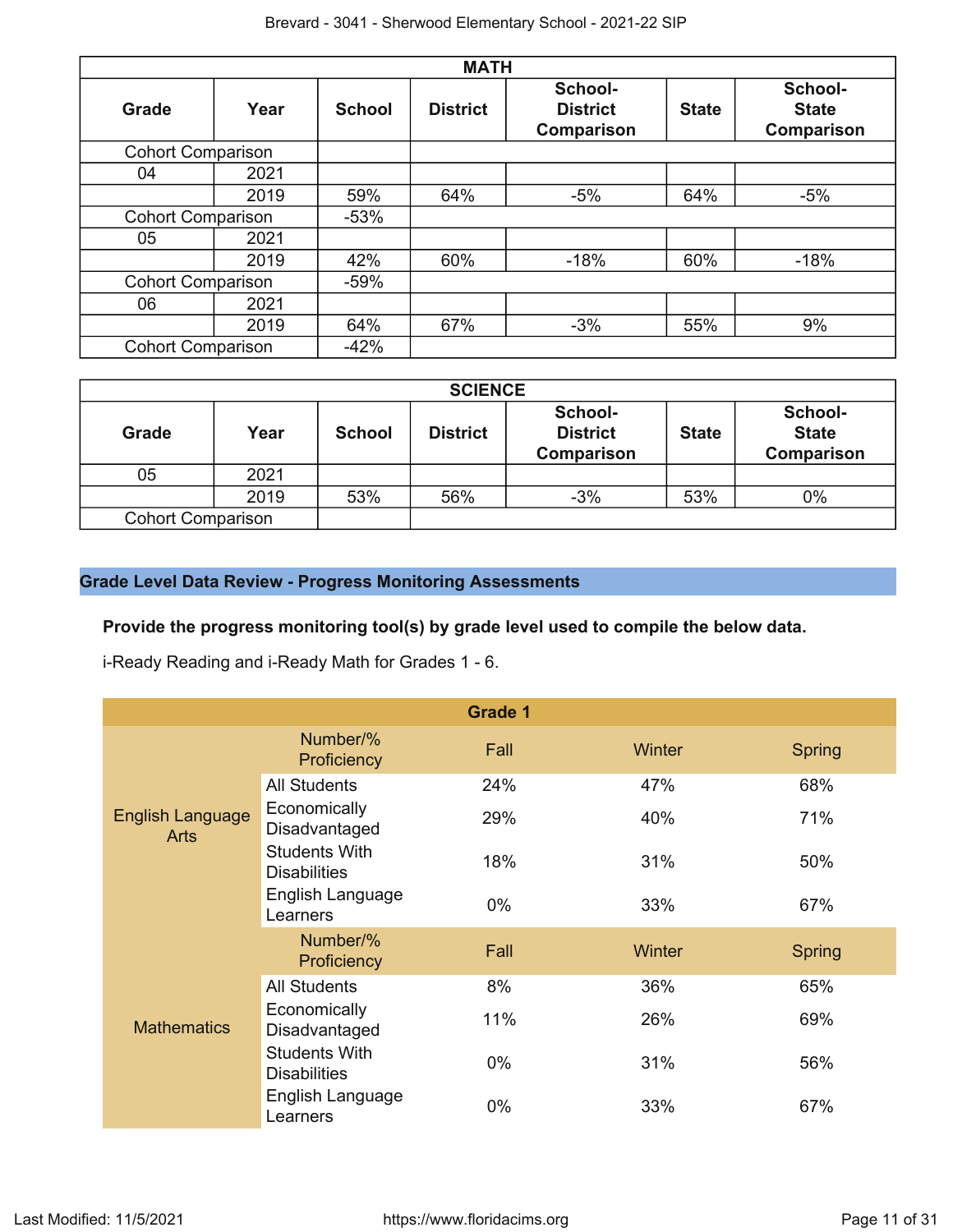|                                        |                                                                 | <b>Grade 2</b> |        |               |
|----------------------------------------|-----------------------------------------------------------------|----------------|--------|---------------|
|                                        | Number/%<br>Proficiency                                         | Fall           | Winter | Spring        |
|                                        | <b>All Students</b>                                             | 26%            | 54%    | 59%           |
| <b>English Language</b><br><b>Arts</b> | Economically<br>Disadvantaged                                   | 21%            | 53%    | 58%           |
|                                        | <b>Students With</b><br><b>Disabilities</b>                     | 12%            | 35%    | 30%           |
|                                        | English Language<br>Learners                                    | 0%             | 100%   | 100%          |
|                                        | Number/%<br>Proficiency                                         | Fall           | Winter | <b>Spring</b> |
|                                        | <b>All Students</b>                                             | 17%            | 40%    | 55%           |
| <b>Mathematics</b>                     | Economically<br>Disadvantaged                                   | 13%            | 39%    | 39%           |
|                                        | <b>Students With</b><br><b>Disabilities</b>                     | 0%             | 12%    | 29%           |
|                                        | English Language<br>Learners                                    | 0%             | $0\%$  | 100%          |
|                                        |                                                                 |                |        |               |
|                                        |                                                                 | <b>Grade 3</b> |        |               |
|                                        | Number/%<br>Proficiency                                         | Fall           | Winter | <b>Spring</b> |
|                                        | <b>All Students</b>                                             | 44%            | 67%    | 81%           |
| <b>English Language</b><br><b>Arts</b> | Economically<br>Disadvantaged                                   | 42%            | 61%    | 77%           |
|                                        | <b>Students With</b><br><b>Disabilities</b>                     | $0\%$          | 22%    | 56%           |
|                                        | English Language<br>Learners                                    | 33%            | 33%    | 33%           |
|                                        | Number/%<br>Proficiency                                         | Fall           | Winter | <b>Spring</b> |
|                                        | All Students                                                    | 11%            | 29%    | 47%           |
| <b>Mathematics</b>                     | Economically<br>Disadvantaged                                   | 10%            | 23%    | 39%           |
|                                        | <b>Students With</b><br><b>Disabilities</b><br>English Language | 0%             | $0\%$  | 22%           |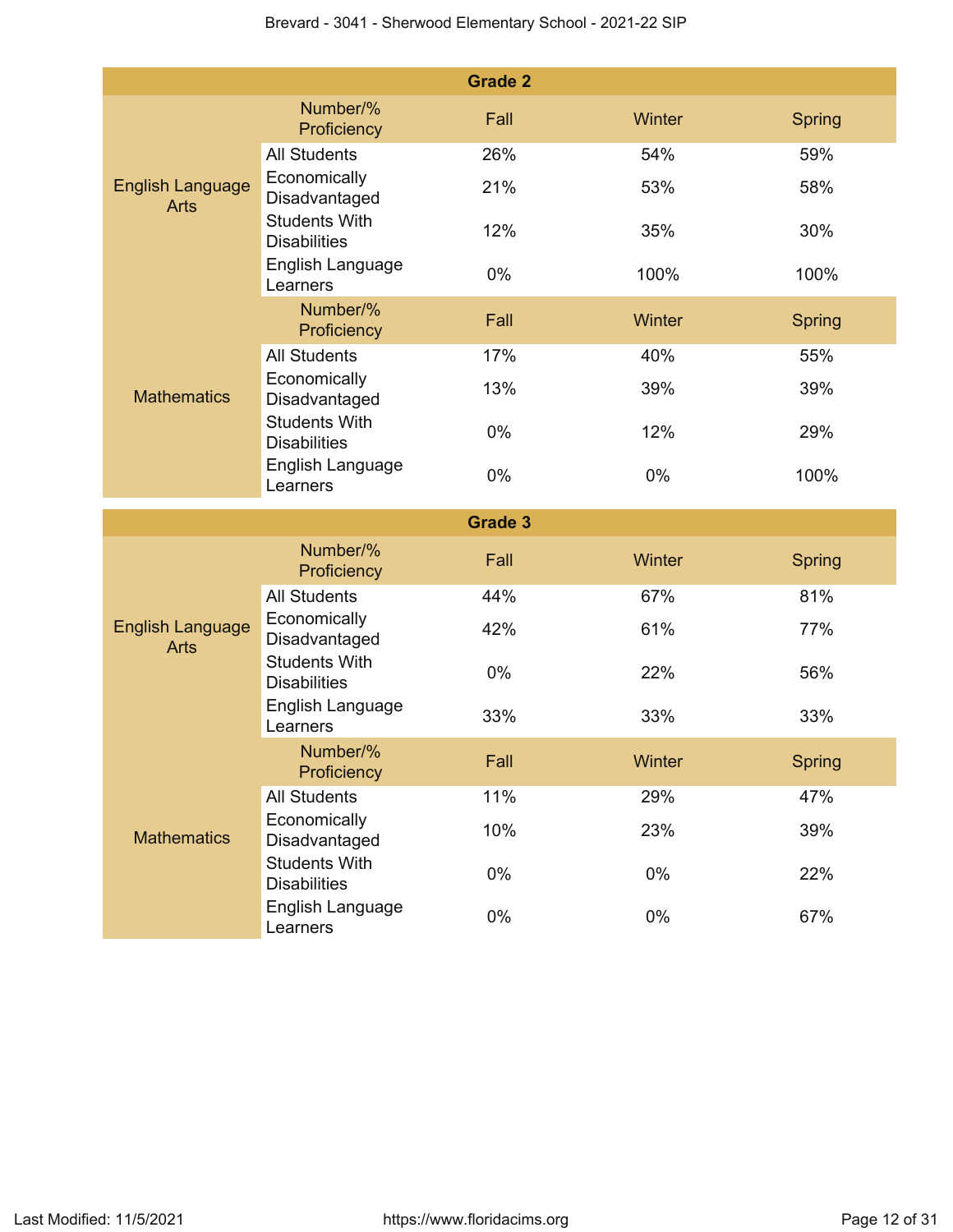|                                        |                                             | <b>Grade 4</b> |             |               |
|----------------------------------------|---------------------------------------------|----------------|-------------|---------------|
|                                        | Number/%<br>Proficiency                     | Fall           | Winter      | <b>Spring</b> |
|                                        | <b>All Students</b>                         | 34%            | 40%         | 65%           |
| <b>English Language</b><br><b>Arts</b> | Economically<br>Disadvantaged               | 34%            | 44%         | 69%           |
|                                        | <b>Students With</b><br><b>Disabilities</b> | 9%             | 18%         | 33%           |
|                                        | English Language<br>Learners                | <b>NA</b>      | <b>NA</b>   | <b>NA</b>     |
|                                        | Number/%<br>Proficiency                     | Fall           | Winter      | <b>Spring</b> |
|                                        | <b>All Students</b>                         | 23%            | 38%         | 58%           |
| <b>Mathematics</b>                     | Economically<br>Disadvantaged               | 24%            | 33%         | 55%           |
|                                        | <b>Students With</b><br><b>Disabilities</b> | 18%            | 27%         | 42%           |
|                                        | English Language<br>Learners                | <b>NA</b>      | <b>NA</b>   | <b>NA</b>     |
|                                        |                                             | <b>Grade 5</b> |             |               |
|                                        | Number/%<br>Proficiency                     | Fall           | Winter      | <b>Spring</b> |
|                                        | <b>All Students</b>                         | 50%            | 61%         | 64%           |
| <b>English Language</b><br><b>Arts</b> | Economically<br>Disadvantaged               | 46%            | 53%         | 60%           |
|                                        | <b>Students With</b><br><b>Disabilities</b> | 17%            | 33%         | 14%           |
|                                        | English Language<br>Learners                | <b>NA</b>      | <b>NA</b>   | <b>NA</b>     |
|                                        | Number/%<br>Proficiency                     | Fall           | Winter      | <b>Spring</b> |
|                                        | <b>All Students</b>                         | 38%            | 48%         | 73%           |
| <b>Mathematics</b>                     | Economically<br>Disadvantaged               | 33%            | 43%         | 70%           |
|                                        | <b>Students With</b><br><b>Disabilities</b> | 0%             | 17%         | 50%           |
|                                        | English Language<br>Learners                | <b>NA</b>      | <b>NA</b>   | <b>NA</b>     |
|                                        | Number/%<br>Proficiency                     | Fall           | Winter      | <b>Spring</b> |
|                                        | <b>All Students</b>                         | $\pmb{0}$      | $\mathbf 0$ | $\mathbf 0$   |
| <b>Science</b>                         | Economically<br>Disadvantaged               | 0              | $\pmb{0}$   | $\pmb{0}$     |
|                                        | <b>Students With</b><br><b>Disabilities</b> | 0              | 0           | $\mathbf 0$   |
|                                        | English Language<br>Learners                | 0              | $\pmb{0}$   | $\pmb{0}$     |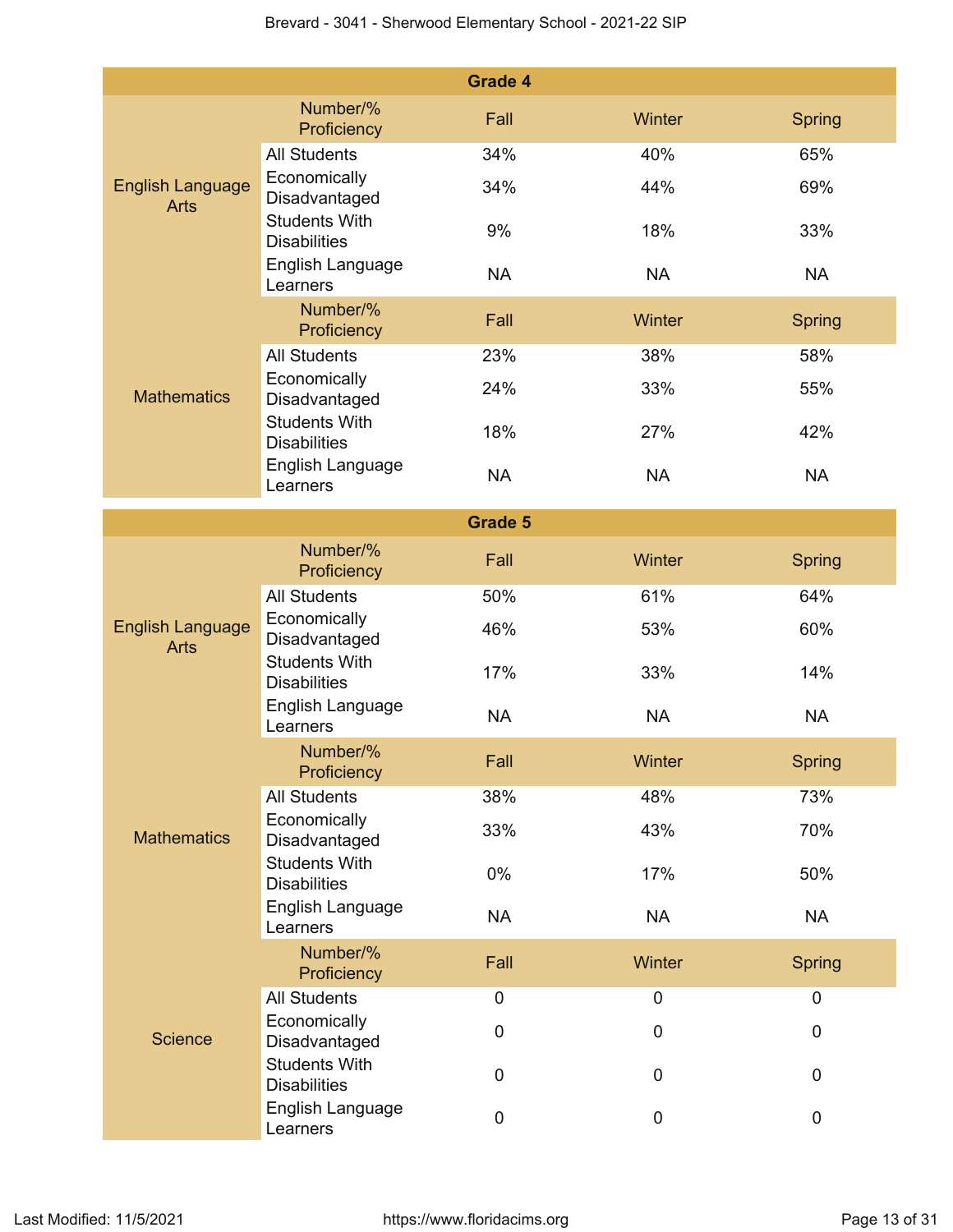|                                        |                                             | <b>Grade 6</b> |           |               |
|----------------------------------------|---------------------------------------------|----------------|-----------|---------------|
|                                        | Number/%<br>Proficiency                     | Fall           | Winter    | <b>Spring</b> |
|                                        | <b>All Students</b>                         | 57%            | 60%       | 64%           |
| <b>English Language</b><br><b>Arts</b> | Economically<br>Disadvantaged               | 49%            | 54%       | 54%           |
|                                        | <b>Students With</b><br><b>Disabilities</b> | 17%            | 17%       | $0\%$         |
|                                        | English Language<br>Learners                | <b>NA</b>      | <b>NA</b> | <b>NA</b>     |
|                                        | Number/%<br>Proficiency                     | Fall           | Winter    | <b>Spring</b> |
|                                        | <b>All Students</b>                         | 36%            | 44%       | 51%           |
| <b>Mathematics</b>                     | Economically<br>Disadvantaged               | 30%            | 40%       | 47%           |
|                                        | <b>Students With</b><br><b>Disabilities</b> | $0\%$          | 14%       | 25%           |
|                                        | English Language<br>Learners                | <b>NA</b>      | <b>NA</b> | <b>NA</b>     |

# **Subgroup Data Review**

|                  |                    |                  |                          | <b>2021 SCHOOL GRADE COMPONENTS BY SUBGROUPS</b> |                   |                                      |                    |                   |                     |                                |                                          |
|------------------|--------------------|------------------|--------------------------|--------------------------------------------------|-------------------|--------------------------------------|--------------------|-------------------|---------------------|--------------------------------|------------------------------------------|
| <b>Subgroups</b> | <b>ELA</b><br>Ach. | <b>ELA</b><br>LG | <b>ELA</b><br>LG<br>L25% | <b>Math</b><br>Ach.                              | <b>Math</b><br>LG | <b>Math</b><br>LG<br>L25%            | <b>Sci</b><br>Ach. | SS<br>Ach.        | <b>MS</b><br>Accel. | Grad<br>Rate<br>2019-20        | C & C<br><b>Accel</b><br>2019-20         |
| <b>SWD</b>       | 17                 | 25               | 20                       | 28                                               | 50                |                                      |                    |                   |                     |                                |                                          |
| <b>ELL</b>       | 68                 |                  |                          | 58                                               |                   |                                      |                    |                   |                     |                                |                                          |
| <b>BLK</b>       | 50                 |                  |                          | 33                                               |                   |                                      |                    |                   |                     |                                |                                          |
| <b>HSP</b>       | 54                 | 71               |                          | 44                                               | 59                |                                      | 45                 |                   |                     |                                |                                          |
| <b>MUL</b>       | 50                 |                  |                          | 50                                               |                   |                                      |                    |                   |                     |                                |                                          |
| <b>WHT</b>       | 66                 | 53               |                          | 57                                               | 67                | 80                                   | 53                 |                   |                     |                                |                                          |
| <b>FRL</b>       | 58                 | 57               | 40                       | 47                                               | 63                | 64                                   | 44                 |                   |                     |                                |                                          |
|                  |                    |                  |                          | 2019 SCHOOL GRADE COMPONENTS BY SUBGROUPS        |                   |                                      |                    |                   |                     |                                |                                          |
| <b>Subgroups</b> | <b>ELA</b><br>Ach. | <b>ELA</b><br>LG | <b>ELA</b><br>LG<br>L25% | <b>Math</b><br>Ach.                              | <b>Math</b><br>LG | <b>Math</b><br>LG<br>L25%            | Sci<br>Ach.        | <b>SS</b><br>Ach. | <b>MS</b><br>Accel. | Grad<br><b>Rate</b>            | C & C<br><b>Accel</b><br>2017-18 2017-18 |
| <b>SWD</b>       | 41                 | 59               | 50                       | 25                                               | 41                | 50                                   | 33                 |                   |                     |                                |                                          |
| <b>ELL</b>       | 70                 | 77               |                          | 50                                               | 77                |                                      |                    |                   |                     |                                |                                          |
| <b>ASN</b>       | 90                 |                  |                          | 100                                              |                   |                                      |                    |                   |                     |                                |                                          |
| <b>HSP</b>       | 57                 | 56               | 45                       | 38                                               | 44                |                                      | 27                 |                   |                     |                                |                                          |
| <b>MUL</b>       | 72                 | 62               |                          | 53                                               | 69                |                                      |                    |                   |                     |                                |                                          |
| <b>WHT</b>       | 73                 | 70               | 50                       | 61                                               | 64                | 44                                   | 67                 |                   |                     |                                |                                          |
| <b>FRL</b>       | 62                 | 63               | 52                       | 46                                               | 49                | 29                                   | 39                 |                   |                     |                                |                                          |
|                  |                    |                  | <b>2018 SCHOOL</b>       |                                                  |                   | <b>GRADE COMPONENTS BY SUBGROUPS</b> |                    |                   |                     |                                |                                          |
| <b>Subgroups</b> | <b>ELA</b><br>Ach. | <b>ELA</b><br>LG | <b>ELA</b><br>LG<br>L25% | <b>Math</b><br>Ach.                              | <b>Math</b><br>LG | <b>Math</b><br>LG<br>L25%            | Sci<br>Ach.        | SS<br>Ach.        | <b>MS</b><br>Accel. | Grad<br><b>Rate</b><br>2016-17 | C & C<br><b>Accel</b><br>2016-17         |
| <b>SWD</b>       | 32                 | 43               | 43                       | 29                                               | 32                | 21                                   |                    |                   |                     |                                |                                          |
| <b>ELL</b>       | 54                 | 82               |                          | 54                                               | 45                |                                      |                    |                   |                     |                                |                                          |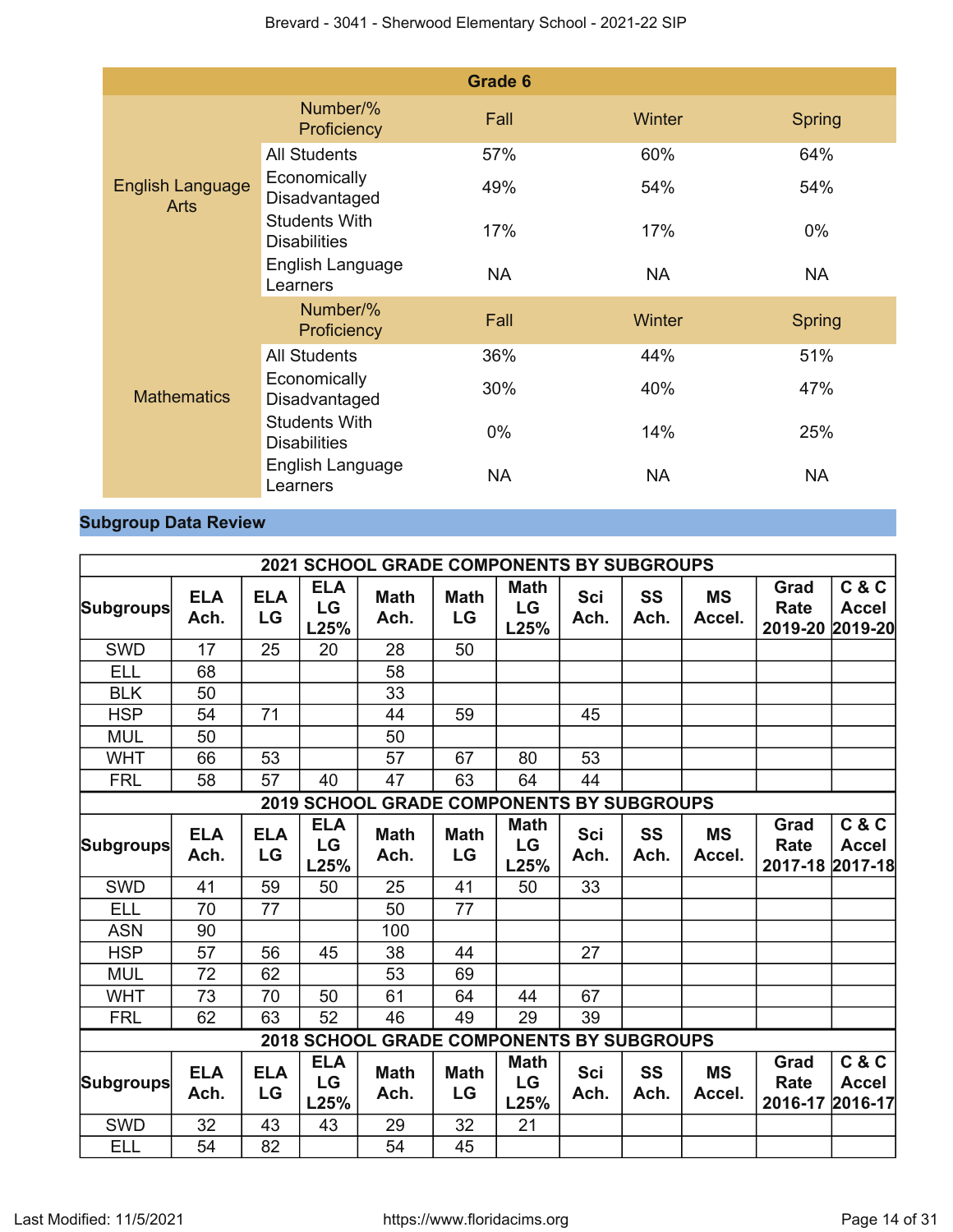|                  | <b>2018 SCHOOL GRADE COMPONENTS BY SUBGROUPS</b> |                  |                          |                     |                   |                           |             |            |                     |                                 |                       |  |
|------------------|--------------------------------------------------|------------------|--------------------------|---------------------|-------------------|---------------------------|-------------|------------|---------------------|---------------------------------|-----------------------|--|
| <b>Subgroups</b> | <b>ELA</b><br>Ach.                               | <b>ELA</b><br>LG | <b>ELA</b><br>LG<br>L25% | <b>Math</b><br>Ach. | <b>Math</b><br>LG | <b>Math</b><br>LG<br>L25% | Sci<br>Ach. | SS<br>Ach. | <b>MS</b><br>Accel. | Grad<br>Rate<br>2016-17 2016-17 | C & C<br><b>Accel</b> |  |
| <b>BLK</b>       | 43                                               | 40               |                          | 38                  |                   |                           |             |            |                     |                                 |                       |  |
| <b>HSP</b>       | 50                                               | 48               |                          | 40                  | 39                |                           |             |            |                     |                                 |                       |  |
| <b>MUL</b>       | 65                                               | 55               |                          | 63                  | 40                |                           |             |            |                     |                                 |                       |  |
| <b>WHT</b>       | 64                                               | 52               | 50                       | 63                  | 61                | 40                        | 70          |            |                     |                                 |                       |  |
| <b>FRL</b>       | 53                                               | 44               | 41                       | 48                  | 44                | 25                        | 65          |            |                     |                                 |                       |  |

# **ESSA Data Review**

This data has been updated for the 2021-22 school year as of 10/19/2021.

| This data has been apadred for the EULT LE context year as or for foresent<br><b>ESSA Federal Index</b> |                    |  |  |  |
|---------------------------------------------------------------------------------------------------------|--------------------|--|--|--|
| ESSA Category (TS&I or CS&I)                                                                            | [not<br>available] |  |  |  |
| <b>OVERALL Federal Index - All Students</b>                                                             | 57                 |  |  |  |
| <b>OVERALL Federal Index Below 41% All Students</b>                                                     | <b>NO</b>          |  |  |  |
| <b>Total Number of Subgroups Missing the Target</b>                                                     | 1                  |  |  |  |
| Progress of English Language Learners in Achieving English Language Proficiency                         |                    |  |  |  |
| <b>Total Points Earned for the Federal Index</b>                                                        | 396                |  |  |  |
| <b>Total Components for the Federal Index</b>                                                           | $\overline{7}$     |  |  |  |
| <b>Percent Tested</b>                                                                                   | 98%                |  |  |  |
| <b>Subgroup Data</b>                                                                                    |                    |  |  |  |
| <b>Students With Disabilities</b>                                                                       |                    |  |  |  |
| Federal Index - Students With Disabilities                                                              | 28                 |  |  |  |
| Students With Disabilities Subgroup Below 41% in the Current Year?                                      | <b>YES</b>         |  |  |  |
| Number of Consecutive Years Students With Disabilities Subgroup Below 32%                               | 0                  |  |  |  |
| <b>English Language Learners</b>                                                                        |                    |  |  |  |
| Federal Index - English Language Learners                                                               | 63                 |  |  |  |
| English Language Learners Subgroup Below 41% in the Current Year?                                       | <b>NO</b>          |  |  |  |
| Number of Consecutive Years English Language Learners Subgroup Below 32%                                | 0                  |  |  |  |
| <b>Asian Students</b>                                                                                   |                    |  |  |  |
| Federal Index - Asian Students                                                                          |                    |  |  |  |
| Asian Students Subgroup Below 41% in the Current Year?                                                  | N/A                |  |  |  |
| Number of Consecutive Years Asian Students Subgroup Below 32%                                           | 0                  |  |  |  |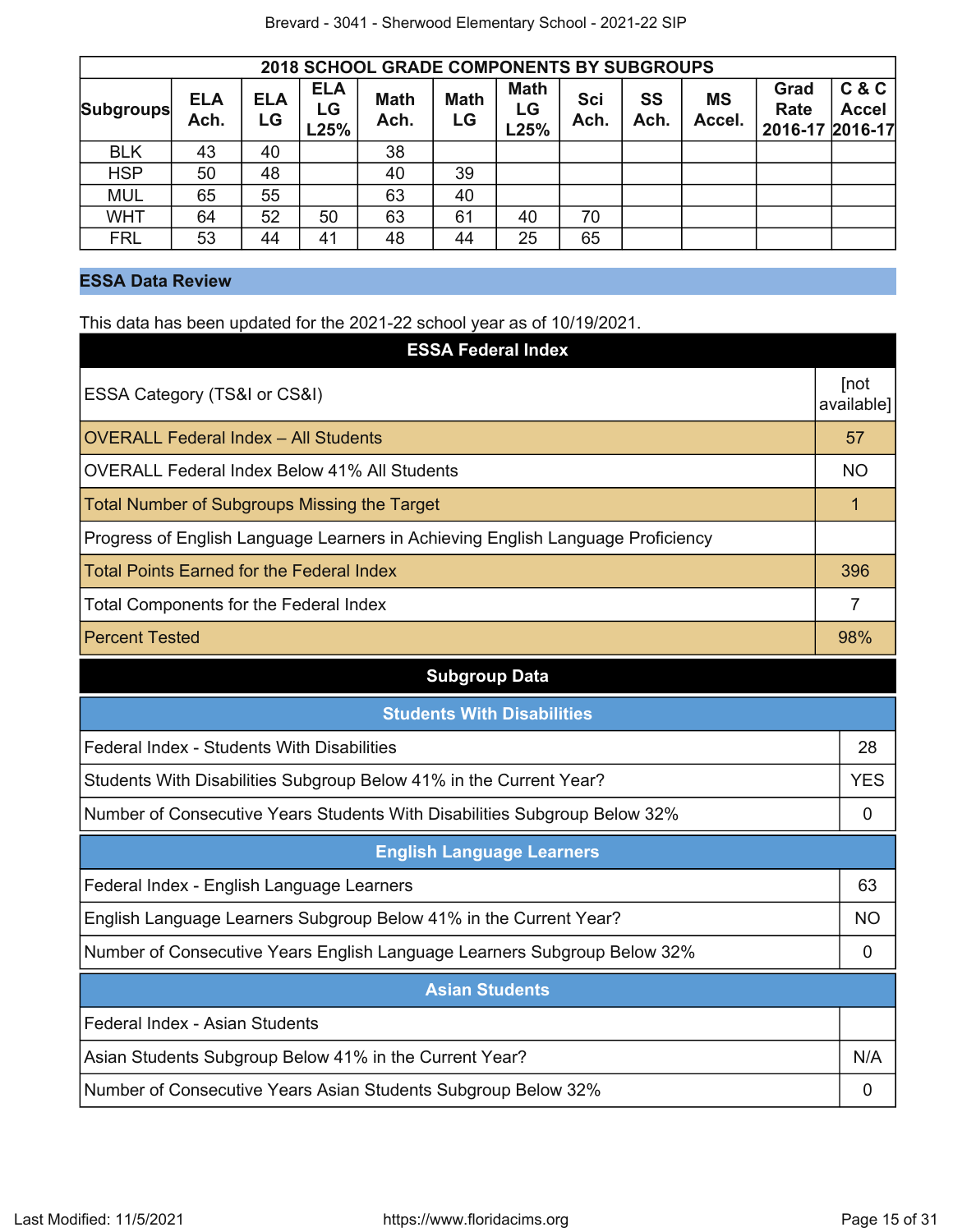Brevard - 3041 - Sherwood Elementary School - 2021-22 SIP

| <b>Black/African American Students</b>                                             |           |
|------------------------------------------------------------------------------------|-----------|
| Federal Index - Black/African American Students                                    | 42        |
| Black/African American Students Subgroup Below 41% in the Current Year?            | NO.       |
| Number of Consecutive Years Black/African American Students Subgroup Below 32%     | 0         |
| <b>Hispanic Students</b>                                                           |           |
| Federal Index - Hispanic Students                                                  | 55        |
| Hispanic Students Subgroup Below 41% in the Current Year?                          | <b>NO</b> |
| Number of Consecutive Years Hispanic Students Subgroup Below 32%                   | 0         |
| <b>Multiracial Students</b>                                                        |           |
| <b>Federal Index - Multiracial Students</b>                                        | 50        |
| Multiracial Students Subgroup Below 41% in the Current Year?                       | <b>NO</b> |
| Number of Consecutive Years Multiracial Students Subgroup Below 32%                | 0         |
| <b>Native American Students</b>                                                    |           |
| Federal Index - Native American Students                                           |           |
| Native American Students Subgroup Below 41% in the Current Year?                   | N/A       |
| Number of Consecutive Years Native American Students Subgroup Below 32%            | 0         |
| <b>Pacific Islander Students</b>                                                   |           |
| Federal Index - Pacific Islander Students                                          |           |
| Pacific Islander Students Subgroup Below 41% in the Current Year?                  | N/A       |
| Number of Consecutive Years Pacific Islander Students Subgroup Below 32%           | 0         |
| <b>White Students</b>                                                              |           |
| Federal Index - White Students                                                     | 63        |
| White Students Subgroup Below 41% in the Current Year?                             | <b>NO</b> |
| Number of Consecutive Years White Students Subgroup Below 32%                      | 0         |
| <b>Economically Disadvantaged Students</b>                                         |           |
| Federal Index - Economically Disadvantaged Students                                | 53        |
| Economically Disadvantaged Students Subgroup Below 41% in the Current Year?        | <b>NO</b> |
| Number of Consecutive Years Economically Disadvantaged Students Subgroup Below 32% | 0         |

**Analysis**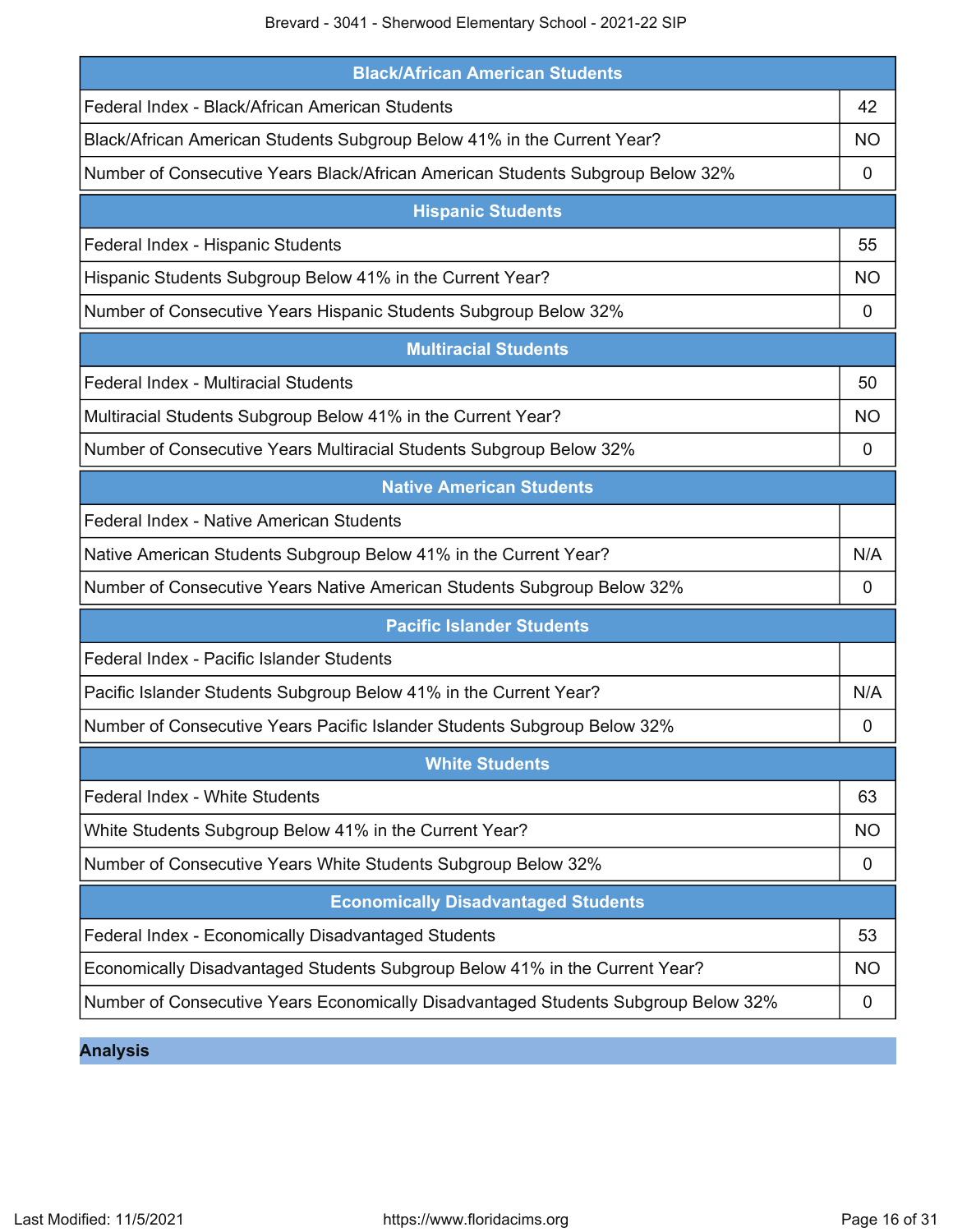#### **Data Analysis**

Answer the following analysis questions using the progress monitoring data and state assessment data, if applicable.

#### **What trends emerge across grade levels, subgroups and core content areas?**

Overall, Math achievement fell from 56% proficient to 53% proficient (-3%). This data reflects a downward trend in Sherwood's Mathematics performance since 2018 (60% proficient). According to the 2021 Math FSA, Sherwood's lowest performing grade levels were grades three and four.

Aligned with 2021 Math FSA results, third and fourth grade SWDs struggled to meet learning goals according to the Spring i-Ready Math Diagnostic. Only 22% of third grade SWDs and 42% of fourth grade SWDs met Typical Growth projections or performed on grade level.

Based on 2021 ELA FSA results, ELA learning gains dipped by 5% moving from 67% Learning Gains in 2019 to only 62% Learning Gains in 2021. ESSA data indicates students in the Lowest 25th Percentile demonstrated the greatest decline (10%) in ELA learning gains. Only 40% of students in the Lowest 25th Percentile demonstrated reading learning gains in 2021.

According to the 2021 Spring i-Ready Reading Diagnostic, Sherwood's SWD subgroup struggled to increase proficiency with only 29% meeting the Typical Growth goal. The percentage of SWDs achieving Typical Growth goals fell below all other subgroups: Grade 3 SWD (22%), Grade 4 SWD (33%), Grade 5 SWD (14%) and Grade 6 SWD (0%).

In Science, only 49% of Sherwood's fifth grade students scored proficiently on the 2021 SSA in comparison to 53% in 2019. This data reflects a downward trend in Science performance since 2018 (66% proficient). ESSA data indicates the greatest achievement gap for Sherwood's SWD (14% proficient) and Hispanic (33% proficient) subgroups.

## **What data components, based off progress monitoring and 2019 state assessments, demonstrate the greatest need for improvement?**

Overall, Math achievement fell from 56% proficient to 53% proficient (-3%). According to the 2021 Math FSA results, Sherwood's lowest performing grade levels were grades 3 and 4. Third grade students fell significantly below state (51%) and district (54%) proficiency levels. Only 33% of Sherwood third grade students demonstrated proficiency, decreasing by 20% from 2019 (53% proficient). In addition, fourth grade students dropped below state (53%) and district (58%) proficiency levels. Only 51% of Sherwood fourth grade students demonstrated proficiency, decreasing by 8% from 2019 (59% proficient). On the Spring i-Ready Diagnostic, only 22% of third grade SWDs and 42% of fourth grade SWDs met Typical Growth projections or performed on grade level.

In addition, the Lowest 25th Percentile demonstrated the greatest decline in Reading Learning Gains. In 2019, 50% of students in the Lowest 25th Percentile demonstrated learning gains in comparison to only 40% in 2021 (declining by 10%). According to the 2021 Spring i-Ready Reading Diagnostic results, Sherwood's SWD subgroup struggled to increase proficiency levels. Overall, only 29% of SWD's achieved their Typical Growth goal.

The percentage of SWDs achieving Typical Growth goals fell below all other subgroups: Grade 3 SWD (22%), Grade 4 SWD (33%), Grade 5 SWD (14%) and Grade 6 SWD (0%) according to the i-Ready Diagnostic.

According to the 2021 Statewide Science Assessment (SSA), only 49% of Sherwood's fifth grade students scored proficiently in comparison to 53% in 2019 (decreasing 10%). Sherwood's lowest performing ESSA subgroups were SWDs (14% proficient) and Hispanic (33% proficient).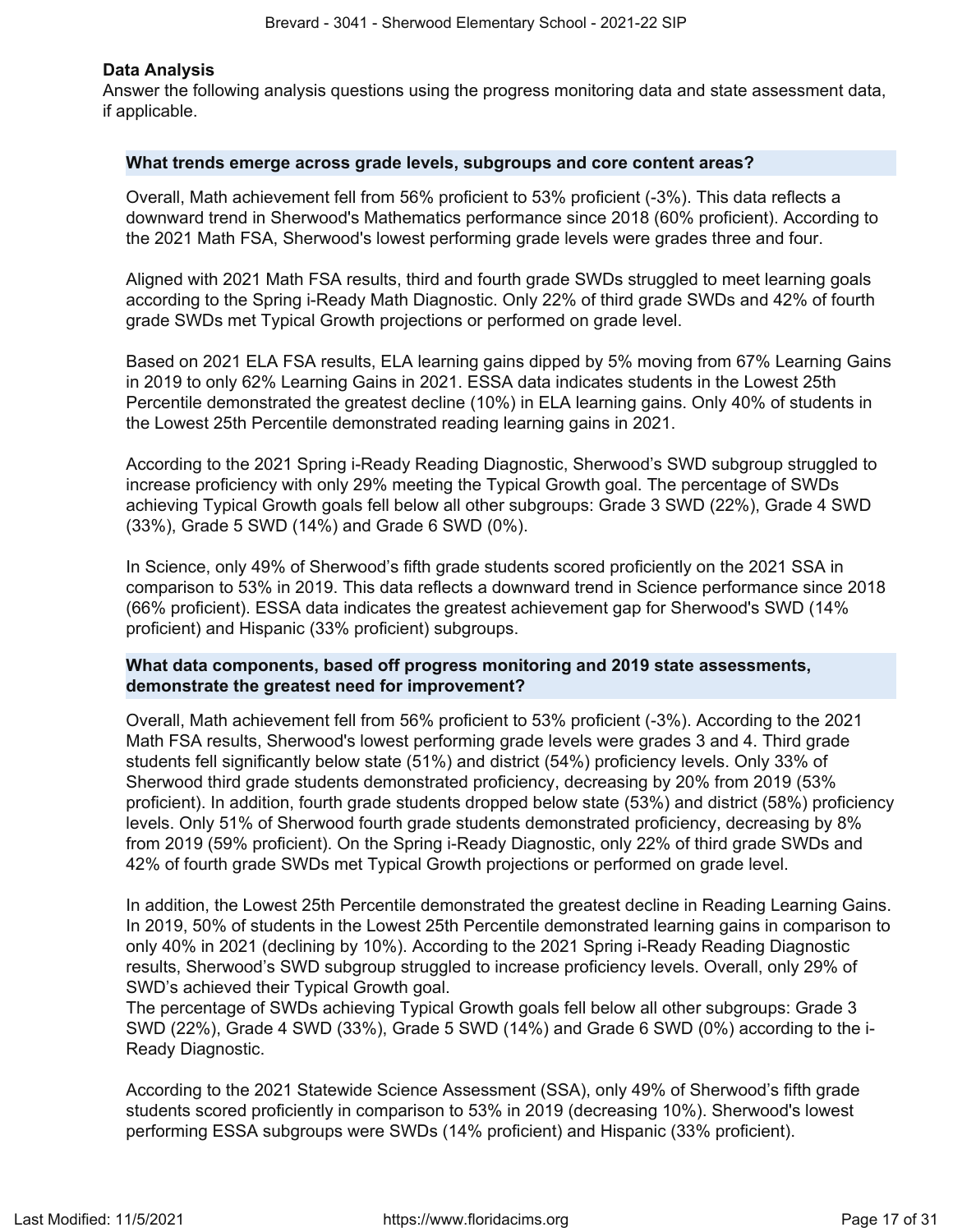# **What were the contributing factors to this need for improvement? What new actions would need to be taken to address this need for improvement?**

Factors that contributed to the need for improvement:

\* Long-term effects of school closures/unfinished learning in March 2020

\* Impacts of e-learning/hybrid learning models and COVID-19 pandemic quarantines

\* Teacher clarity and emphasis on grade level standards in reading, math and science

\* Absence of rigorous ELA curriculum/materials aligned to the demands of grade level state standards

\* Inconsistent utilization of District Pacing Guides, skills taught in isolation, lack of rigorous writing tasks

\* Teacher knowledge of how to diagnose student's missed learning across all ESSA subgroups

\* Teacher knowledge of prerequisite standards and effective intervention grouping

\* Needed additional Professional Development opportunities focused on standards-aligned instruction,

scaffolding, and vocabulary strategies

Actions needed in order to address areas of improvement:

\* Prioritize interventions and student grouping with schoolwide Target Block

\* Collaborative planning on a weekly basis with teachers and leadership team to ensure alignment with District

Pacing Guides and new B.E.S.T. ELA Standards and Math Standards

\* Implementation of new ELA curriculum, materials and resources along with essential time stamping/ pacing

\* Professional development on the utilization of the enhanced standards focus documents and ELA lesson plans

\* Professional development on Accelerated Learning (engaging students with grade level materials and tasks)

\* Professional development on standards-aligned instruction, scaffolding, and vocabulary acquisition

\* Coaching/feedback to include demonstrations of what effective teaching looks like with opportunities for

teachers to Visit, Observe, Reflect and Plan in exemplar classrooms at Sherwood and neighboring schools (T)

\* Increased student progress monitoring by teachers

# **What data components, based off progress monitoring and 2019 state assessments, showed the most improvement?**

According to the 2021 FSA, Sherwood's data component showing the most improvement was grade five Math. In 2021, 62% of fifth grade students scored proficiently showing a 20% increase from 2019 (42%). Sherwood students exceeded the District's Math proficiency average of 54% and the State's Math proficiency average of 51%. Despite historical challenges in Math, students in the Lowest 25th Percentile demonstrated impressive learning gains. In 2021, 65% of students in the Lowest 25th Percentile made a learning gain. This is an increase of 26% from 2019, in which only 39% of the Lowest 25th Percentile earned a learning gain in Math.

Based on the 2021 Spring i-Ready Diagnostic results, Sherwood's English Language Learners (ELLs) and Economically Disadvantaged (ED) subgroups increased proficiency levels or met Typical Growth goals reducing achievement gaps. Overall, grade one students performed at 68% proficiency compared to ED at 71% proficiency and ELLs at 67% proficiency. Grade two students performed at 59% proficiency compared to ED at 58% proficiency and ELLs at 100% proficiency.

As measured by the 2021 ELA FSA, Sherwood's highest proficiency content area was in reading with 62% of our students scoring a level 3 or above. Sherwood's ELA learning gains dipped slightly by 5%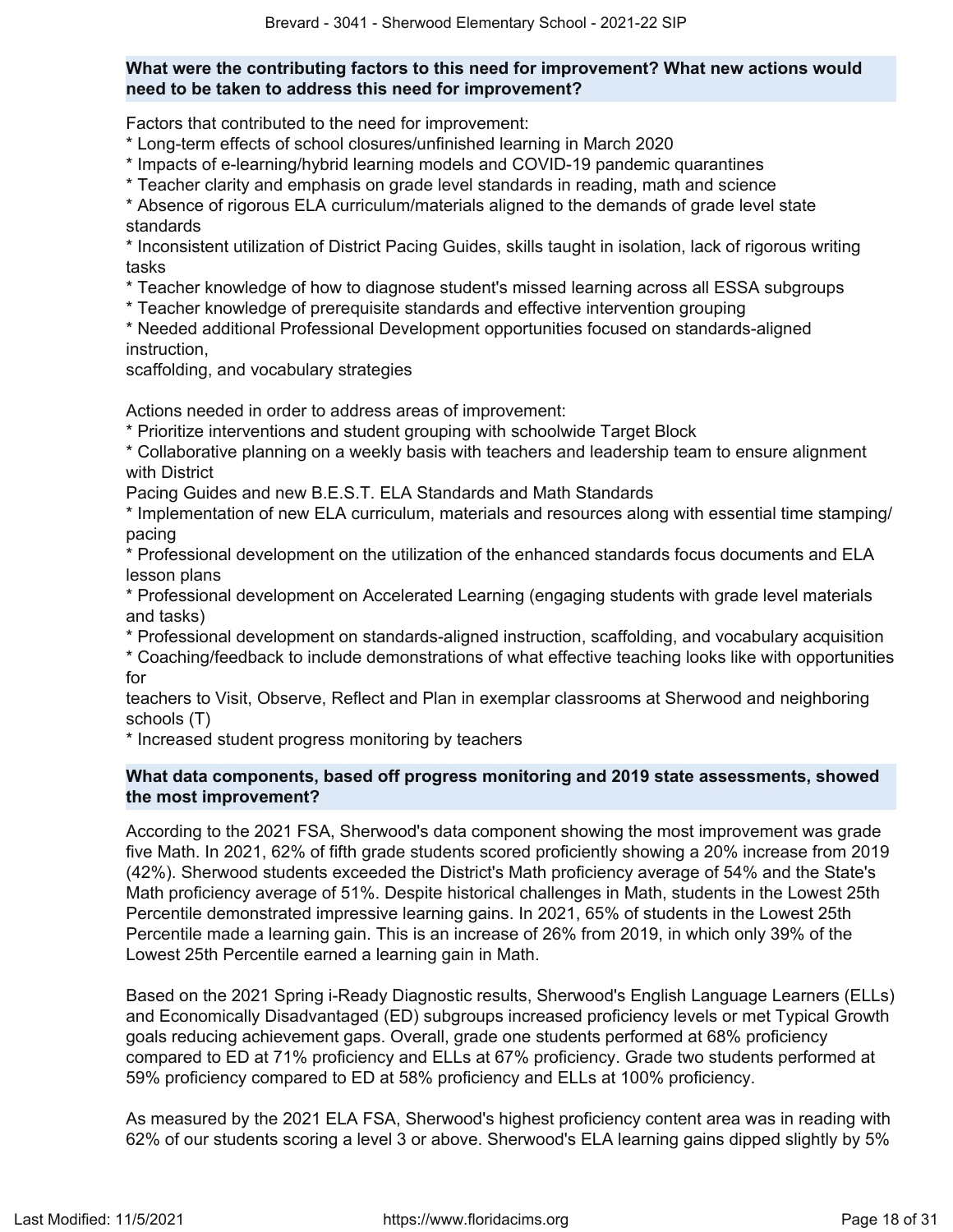moving from students earing 67% Learning Gains in 2019 to 62% Learning Gains in 2021.

In Science, students scoring a Level 1 decreased from 19% to 12% and the mean scale score increased by 1 point (203) exceeding State (197 SS) and District (197 SS) mean scale scores.

# **What were the contributing factors to this improvement? What new actions did your school take in this area?**

Several factors contributed to the improvement in Math Learning Gains, ESSA subgroup achievement in ELA and the reduction of level 1's in Science. They include:

\* Grade Level Champions (leadership teams) provided academic support and additional progress monitoring

- \* Schoolwide utilization of Eureka Math curriculum, materials, and resources
- \* Implementation of the Eureka Math and Zearn "Learning Model" (TNTP)
- \* Utilization of District Pacing Guides in Math and focused on standards-based instruction
- \* Strategic intervention groups for math to address achievement gaps and unfinished learning
- \* Weekly iReady student progress monitoring and student conferences in ELA and Math
- \* Increased data analyzation for ESSA subgroups (item analysis)
- \* Frequent observations, feedback, and coaching cycles focused on Math
- \* Inclusion and ESE co-teaching model implementation in ELA and Math content areas
- \* Virtual Zoo School program with Standards-based, hands-on learning activities
- \* Opened new Math and Science labs during school hours
- \* Targeted at-risk students for the 21st Century Learning Program (BAS)
- \* Utilized 2020 CARES Act., ASP, and SAC funds to provide additional instructional support and tutoring for

students in the Lowest 25th Percentile

## **What strategies will need to be implemented in order to accelerate learning?**

The key to accelerating is determining the critical skills and concepts that students are missing and providing scaffolds that will bridge gaps while teaching the missing skills with precision and efficiency.

## \*Scaffold Intentionally

When teaching the new B.E.S.T. Standards for ELA, teachers will combine skills rather than focusing on isolated skills to provide opportunities for students to use familiar, mastered skills in conjunction with newly acquired ones to achieve new levels of understanding.

#### \*Building Knowledge and Vocabulary

Building knowledge and vocabulary in a variety of ways, including immersion in multimedia resources that focus on a single topic. Systematic planned encounters with texts, photographs, recordings, and infographics that are all connected to a topic provide students with the concepts and words needed to successfully tackle challenging grade-level tasks.

## \*Diagnose Essential Missed Learning

Ongoing progress monitoring is the key to uncovering areas of academic need that can then be addressed. Students need to self-assess their own learning and ask for assistance during the lesson. Teachers verify students' self-assessments and monitor learning progress through formative assessments and diagnostics, offering "just in time" supports to target instruction needed to bridge achievement gaps.

## \*Utilize Interdependent Collaborative Student Teams

Classrooms achieve powerful results when students work in academic teams to tackle rigorous standards-based tasks. In academic teaming every member contributes to the group's success, developing essential social-emotional skills and accountability as students push each other's thinking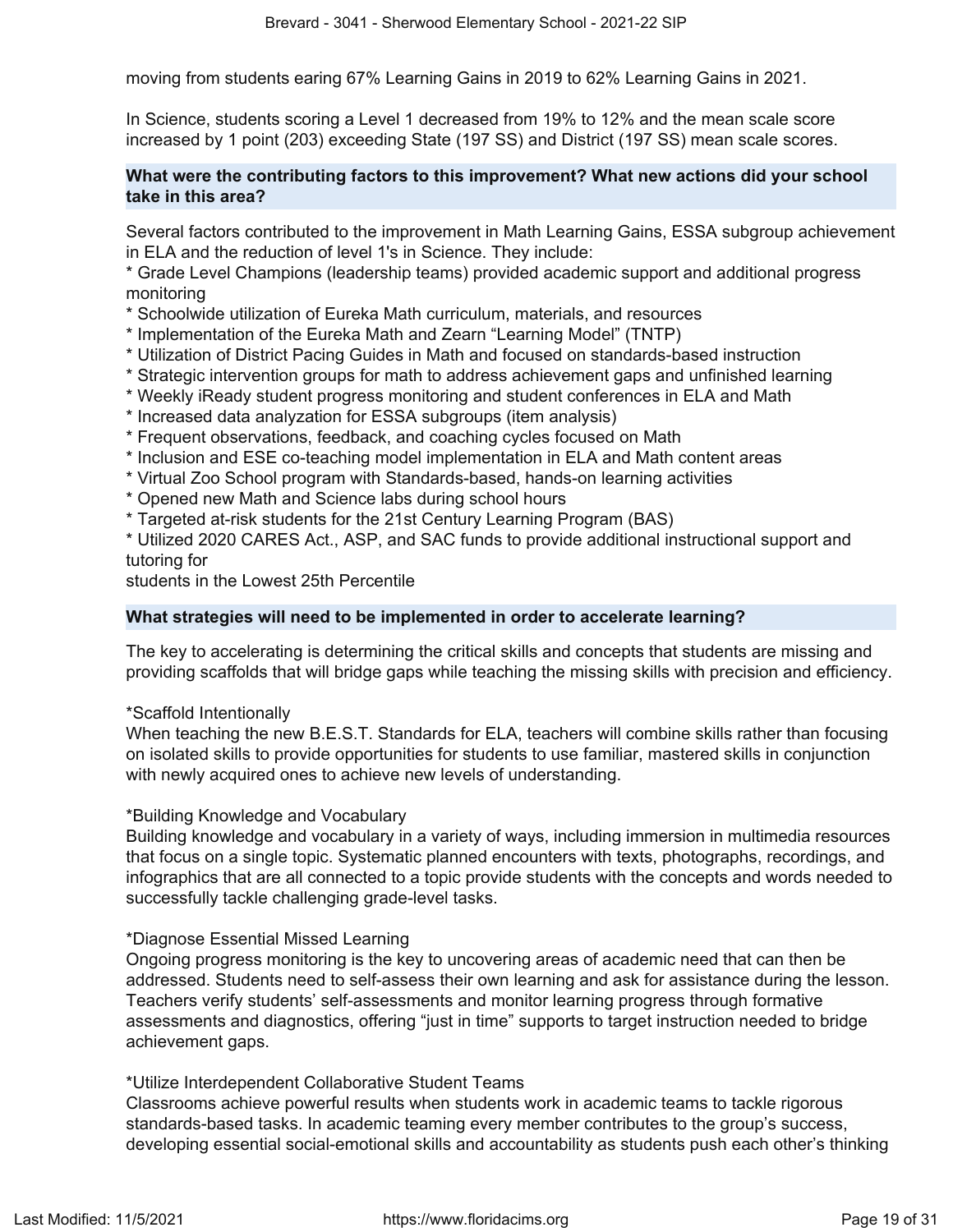based on text evidence.

\*Implement BPS Elementary Leading and Learning Instructional Agreements 2021-2022

\*Model the BPS Vision for Excellent Instruction

**Based on the contributing factors and strategies identified to accelerate learning, describe the professional development opportunities that will be provided at the school to support teachers and leaders.**

Teachers and leaders at Sherwood will need the following professional development opportunities provided at the school in order to accelerate learning:

\*Job-embedded professional development opportunities throughout the year focused on the newly adopted ELA curriculum (Benchmark Advance Grades K-5 and Savvas Grade 6), materials, resources, daily lesson plans, and lesson time stamping expectations

\* Professional development based on how to monitor and diagnose essential missed learning for ALL students and ESSA subgroups

\*Professional development focused on i-Ready strategic student groupings (flexible and fluid) and how to utilize prerequisite reports in math to provide students with the skills required to demonstrate success with grade level concepts (i-Ready Consultants)

\*Professional development focused on i-Ready Diagnostic results, item analysis, and utilization of historical diagnostic reports to ensure student pathways are maximizing student learning importunities and time (i-Ready Consultants)

\*Professional development focused on the new B.E.S.T. Standards, building student's knowledge and vocabulary across content areas, and scaffolding strategies for both reading and math content areas

\*Professional development focused on collaborative student teams and effective accountable talk strategies through Kagan Structures - Cooperative Learning Strategies Day 1 training. Kagan structures will model ways for students to work in academic teams while tackling rigorous standardsbased tasks. Kagan structures will encourage every member of the student team to contribute to the learning and work of the lesson. (T)

# **Provide a description of the additional services that will be implemented to ensure sustainability of improvement in the next year and beyond.**

\*Continuous professional development opportunities at the school level focused on the newly adopted ELA curriculum (Benchmark Advance Grades K-5 and Savvas Grade 6), daily lesson plans, and lesson time stamping.

\*Annual implementation of BPS Elementary Leading and Learning Instructional Agreements and modeling of the BPS Vision for Excellent Instruction.

\*The school will provide updated materials and resources to ensure teachers have ready access to Enhanced Standards Focus documents, District Pacing Guides, Grade Level Standards, and Curriculum.

\*Consistent progress monitoring to address individual student learning needs and monthly Data Team meetings to diagnose essential learning needs (skill deficits and achievement gaps).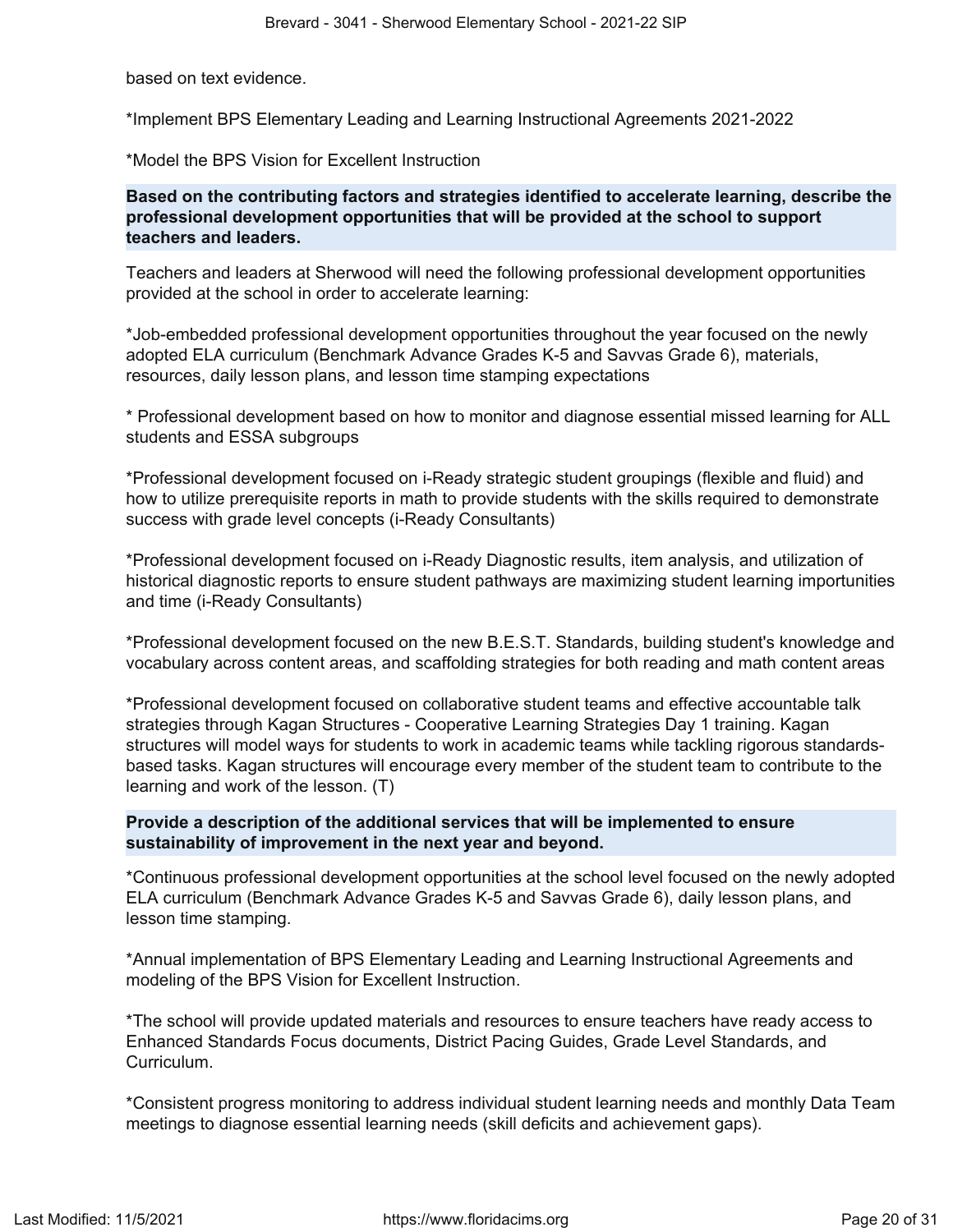\*Focus on PLCs and MTSS/RtI Leadership Teams aimed at improving the teaching-learning process, provide opportunities for collegial inquiry, and connect teachers to external expertise resulting in positive impacts on student learning.

\*Utilize 2020 CARES Act. (while finds remain available), SAC funds, and ASP to provide additional instructional support and tutoring for SWDs and students in the Lowest 25th Percentile.

\*Academic Support Program (ASP) for students in grades 1-6 focused on foundation skills, multisyllabic rituals, vocabulary acquisition, math fluency, and science.

\*Utilize Title I funds to sustain additional research-based programs, materials, and resources to provide quality interventions and support to address achievement gaps and unfinished learning for all students. (T)

\*Utilize Title I funds to host a Literacy Night, Math Night, and Science Night to increase academic parent and family engagement, benefiting students and building strong relationships between home and school. (T)

# **Part III: Planning for Improvement**

<span id="page-20-0"></span>**Areas of Focus:**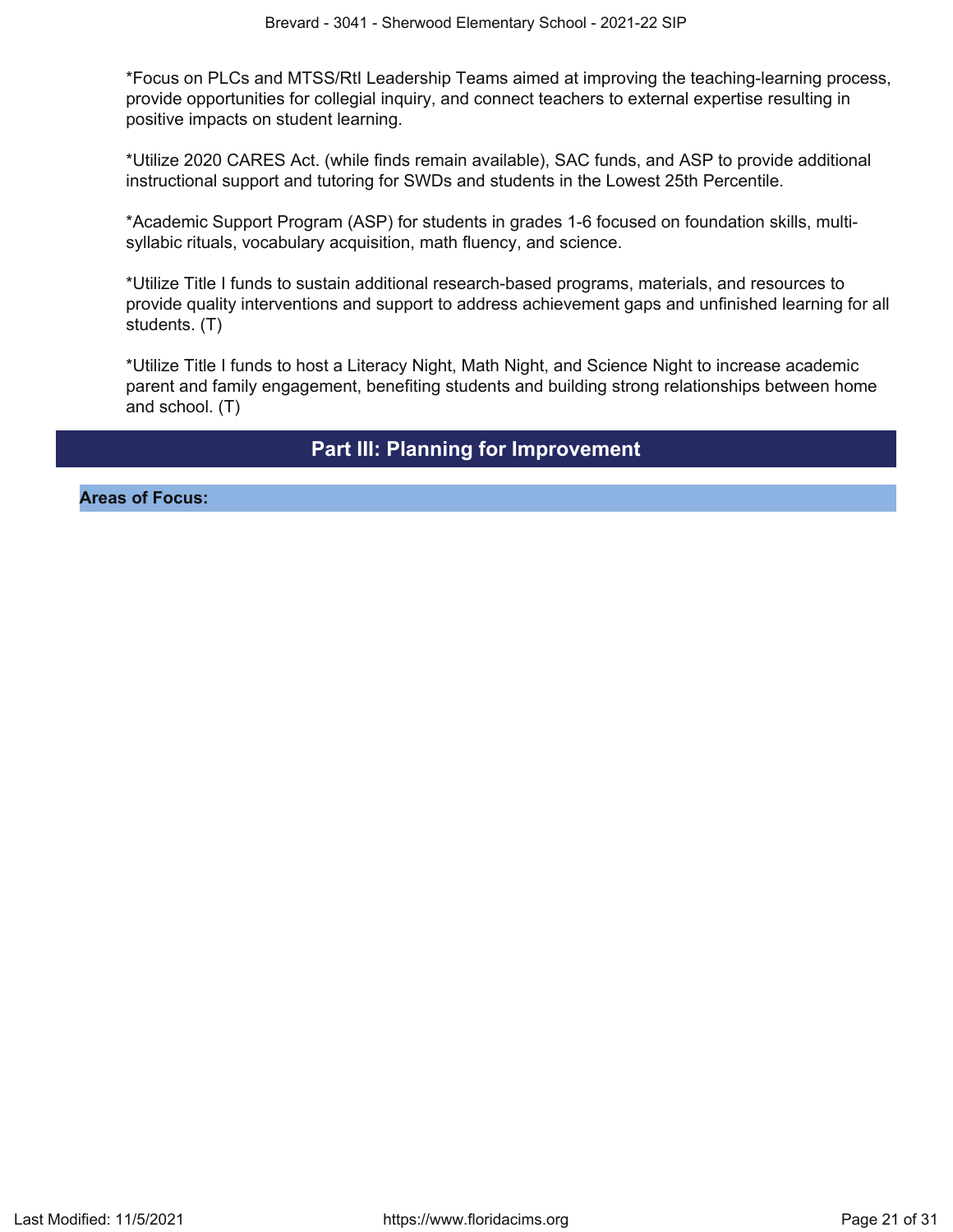| #1. Instructional Practice specifically relating to Standards-aligned Instruction |  |  |  |  |  |  |  |
|-----------------------------------------------------------------------------------|--|--|--|--|--|--|--|
|-----------------------------------------------------------------------------------|--|--|--|--|--|--|--|

|                                                                                  | ELA:<br>The 2021 ELA FSA revealed, 62% of Sherwood students in grades 3-6 earned a level 3 or<br>above. Sherwood's lowest performing grade levels were grades three and four.                                                                                                                                  |
|----------------------------------------------------------------------------------|----------------------------------------------------------------------------------------------------------------------------------------------------------------------------------------------------------------------------------------------------------------------------------------------------------------|
|                                                                                  | 2021 Grade Three = 54% proficient (-13% from 2019)<br>2021 District = 54% proficient<br>2021 State = $51\%$ proficient                                                                                                                                                                                         |
|                                                                                  | 2021 Grade Four = 58% proficient (-13% from 2019)<br>2021 District = 58% proficient<br>2021 State = $53\%$ proficient                                                                                                                                                                                          |
|                                                                                  | According to the 2021 Spring i-Ready Reading Diagnostic results, Sherwood's SWD<br>subgroup struggled to increase proficiency. The percentage of SWDs (29%) achieving<br>Typical Growth goals fell below all other subgroups: Grade 3 SWD (22%), Grade 4 SWD<br>(33%), Grade 5 SWD (14%) and Grade 6 SWD (0%). |
| <b>Area of</b><br><b>Focus</b><br><b>Description</b><br>and<br><b>Rationale:</b> | Math:<br>2021 Math FSA achievement decreased from 56% proficient to only 53% proficient (-3%).<br>This data reflects a downward trend in Sherwood's Mathematics performance since 2018<br>(60% proficient). Sherwood's lowest performing grade levels were grades three and four.                              |
|                                                                                  | 2021 Grade Three = $33\%$ proficient (-20% from 2019)<br>2021 District = $54\%$ proficient<br>2021 State = $51\%$ proficient                                                                                                                                                                                   |
|                                                                                  | 2021 Grade Four = 51% proficient (-8% from 2019)<br>2021 District = 58% proficient<br>2021 State = 53% proficient                                                                                                                                                                                              |
|                                                                                  | 2021 Spring i-Ready Math Diagnostic results, indicates 62% of SWD's achieved Typical<br>Growth goals. However, only 22% of third grade SWDs and only 42% of fourth grade<br>SWDs met Typical Growth goals highlighting existing achievement gaps.                                                              |
|                                                                                  | Science:<br>Science achievement fell from 59% proficient in 2019 to only 49% proficient on the 2021<br>SSA, indicating a downward trend. Sherwood's SWD (14%) and Hispanic (33%) subgroups<br>represented the greatest achievement gaps.                                                                       |
|                                                                                  | 2022 ELA FSA:<br>Sherwood overall student proficiency will increase from 62% to 65% proficient.<br>Grade Three will increase from 54% to 60% proficient<br>Grade Four will increase from 58% to 63% proficient                                                                                                 |
| <b>Outcome:</b>                                                                  | <b>Measureable</b> 2022 Spring i-Ready Reading Diagnostic:<br>Sherwood's SWDs will increase meeting their Typical Growth goals from 29% to 40%<br>Students in K-6 will demonstrate 74% overall proficiency on Diagnostic 3                                                                                     |
|                                                                                  | 2022 Math FSA:<br>Sherwood overall student proficiency will increase from 53% to 56% proficient<br>Grade Three will increase from 33% to 43% proficient                                                                                                                                                        |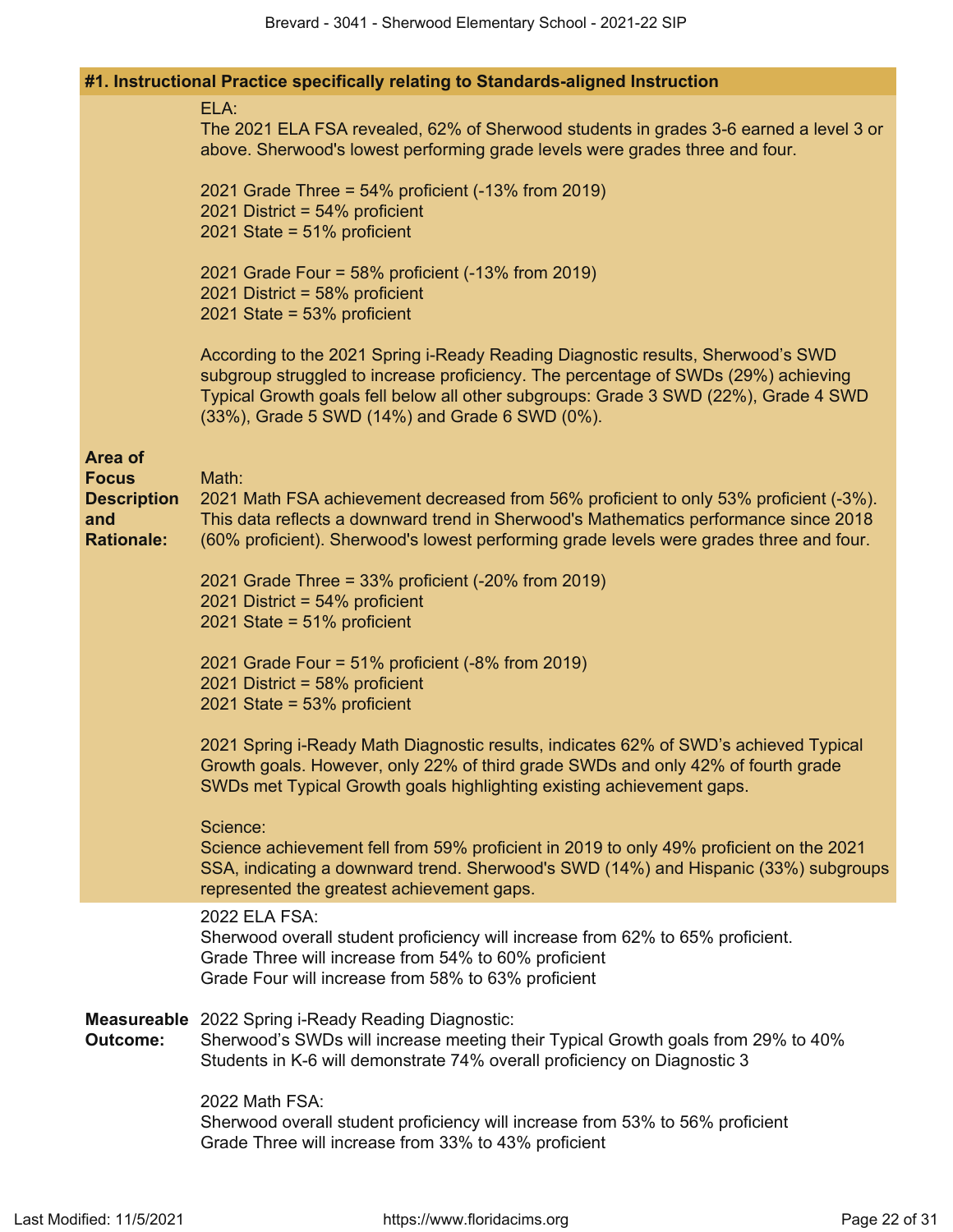|                                                                          | Grade Four will increase from 51% to 53% proficient                                                                                                                                                                                                                                                                                                                                                                                                                                                                                                                                                                                                                                                                       |
|--------------------------------------------------------------------------|---------------------------------------------------------------------------------------------------------------------------------------------------------------------------------------------------------------------------------------------------------------------------------------------------------------------------------------------------------------------------------------------------------------------------------------------------------------------------------------------------------------------------------------------------------------------------------------------------------------------------------------------------------------------------------------------------------------------------|
|                                                                          | 2022 Spring i-Ready Math Diagnostic:<br>Third grade SWDs will increase meeting Typical Growth goals from 22% to 32%<br>Fourth grade SWDs will increase meeting Typical Growth goals from 42% to 52%<br>Students in K-6 will demonstrate 65% overall proficiency on Diagnostic 3                                                                                                                                                                                                                                                                                                                                                                                                                                           |
|                                                                          | 2022 Statewide Science Assessment (SSA)<br>Science proficiency will increase from 49% to 55% proficient                                                                                                                                                                                                                                                                                                                                                                                                                                                                                                                                                                                                                   |
| <b>Monitoring:</b>                                                       | Data Team meetings will meet monthly to disaggregate data regarding common<br>assessments amongst grade levels, including the following:<br>* i-Ready Diagnostic for Reading and Math (Fall, Winter, Spring)<br>* i-Ready Standards Mastery Assessment as a formative tool to assess student mastery of<br>standards and plan<br>for re-teach standards as appropriate<br>* Unit assessments from Benchmark Advance (K-5) and Savvas (6)<br>* Eureka End of Mid Module and End of Module assessments<br>* i-Ready prerequisite reports in Math after each Diagnostic to address achievement gaps<br>* Science District Summative Assessments<br>* Student work samples in reading, math and science<br>* MTSS/RTI process |
| <b>Person</b><br>responsible<br>for<br>monitoring                        | * Observation, feedback and coaching cycles provided by leadership team members<br>Sandra Marines (marines.sandra@brevardschools.org)                                                                                                                                                                                                                                                                                                                                                                                                                                                                                                                                                                                     |
| outcome:                                                                 |                                                                                                                                                                                                                                                                                                                                                                                                                                                                                                                                                                                                                                                                                                                           |
|                                                                          | Weekly collaborative planning sessions with stakeholders will emphasize implementation<br>of the B.E.S.T. standards/MAFS standards, review of ELA/Math daily lesson plans in<br>congruence with District Pacing Guides, essential time stamping and accelerated learning<br>strategies. Bi-weekly Data Team Meetings focus on progress monitoring and diagnosing<br>academic needs for all ESSA subgroups.                                                                                                                                                                                                                                                                                                                |
| Evidence-<br>based<br>Strategy:                                          | Implement BPS Elementary Leading and Learning Instructional Agreements 2021-2022<br>• Utilize scaffolding strategies to support ALL student's access to grade level work<br>• Plan small group instruction, scaffold supports, interventions<br>• Utilize i-Ready Instructional path, Diagnostics, and Standards Mastery to assess and plan<br>for reteaching<br>• Prioritize interventions/Master Schedule (Target Practice)                                                                                                                                                                                                                                                                                             |
|                                                                          | Model the BPS Vision for Excellent Instruction<br>• Engage students in the work of the lesson (thinking)<br>• Create safe learning environments so students to take risks necessary to master content<br>• Incorporate Academic Student Teams (Peer Tutoring)<br>* Intentional teacher planning and PDD to facilitate learning and monitor data                                                                                                                                                                                                                                                                                                                                                                           |
| <b>Rationale</b><br>for<br><b>Evidence-</b><br>based<br><b>Strategy:</b> | As a result of COVID-19 learning interruptions and e-learning, it is imperative to diagnose<br>students' unfinished learning and provide accelerated learning opportunities. Accelerated<br>learning requires that students consistently receive grade-level materials (complex text),<br>tasks and rigorous assignments aligned to the standards, along with scaffolds that make<br>the work accessible. The key to accelerating is determining the critical skills students are<br>missing and providing scaffolds that will bridge gaps while teaching with precision. (TNTP                                                                                                                                           |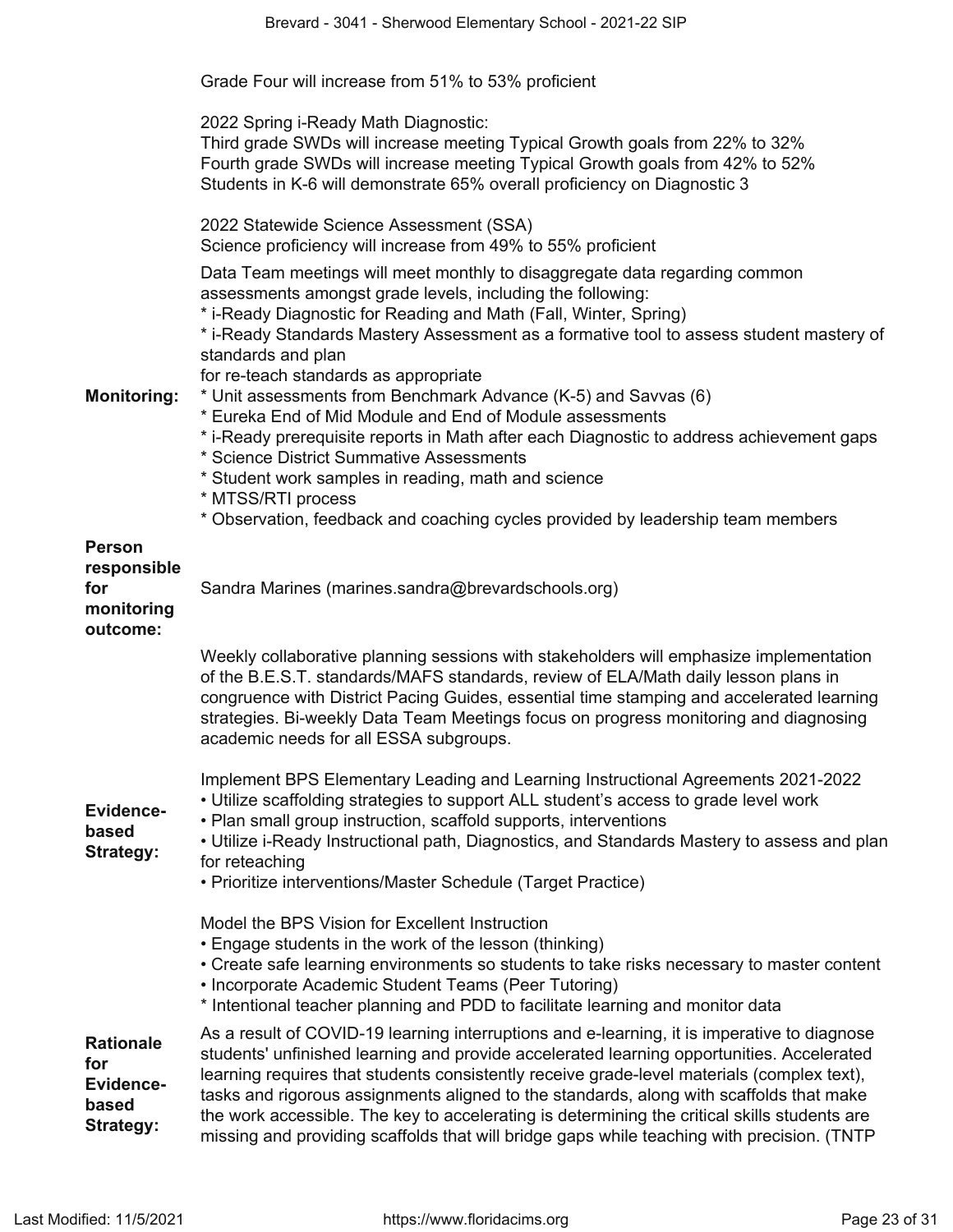2020)

Academic Teaming improves the language and achievement of English learners and SWDs by pairing or grouping students to work on a task. The students may be grouped by age or ability, or the groups may be mixed. Many schools have achieved powerful results when students work in academic teams to tackle rigorous standards-based tasks. Unlike other group work structures, in Academic Teaming every member contributes to the group's success, developing essential social-emotional skills in the process.

# **Action Steps to Implement**

1. Collaboratively plan with teachers to provide clarity with an emphasis on grade level standards

2. Train staff on utilization and pacing of the Enhanced Standards Focus documents.

3. Engage all students with Benchmark Advance (K-5) Savvas (6) ELA curriculum with fidelity.

4. Teachers accelerate learning: build knowledge and vocabulary, scaffold intentionally

5. Implement schoolwide intervention block (Target Practice) on the Master Schedule.

6. Monitor i-Ready student progress, usage and pass rates with fidelity in ELA and Math.

7. Target at-risk students for 21st Century Learning program (BAS) and ASP.

8. Interventionist's support literacy in K-3 utilizing Leveled Literacy Intervention. (T)

9. Utilize Flocabulary & REWARDS programs to increase multi-syllabic and vocabulary immersion. (T)

10. Substitutes for 3 full day planning sessions with teachers and leadership to include data analysis,

strategic student grouping, and ensure alignment of grade level standards and tasks. (T)

11. Kagan engagement PDD for teachers. (T)

**Person Responsible** Sandra Marines (marines.sandra@brevardschools.org)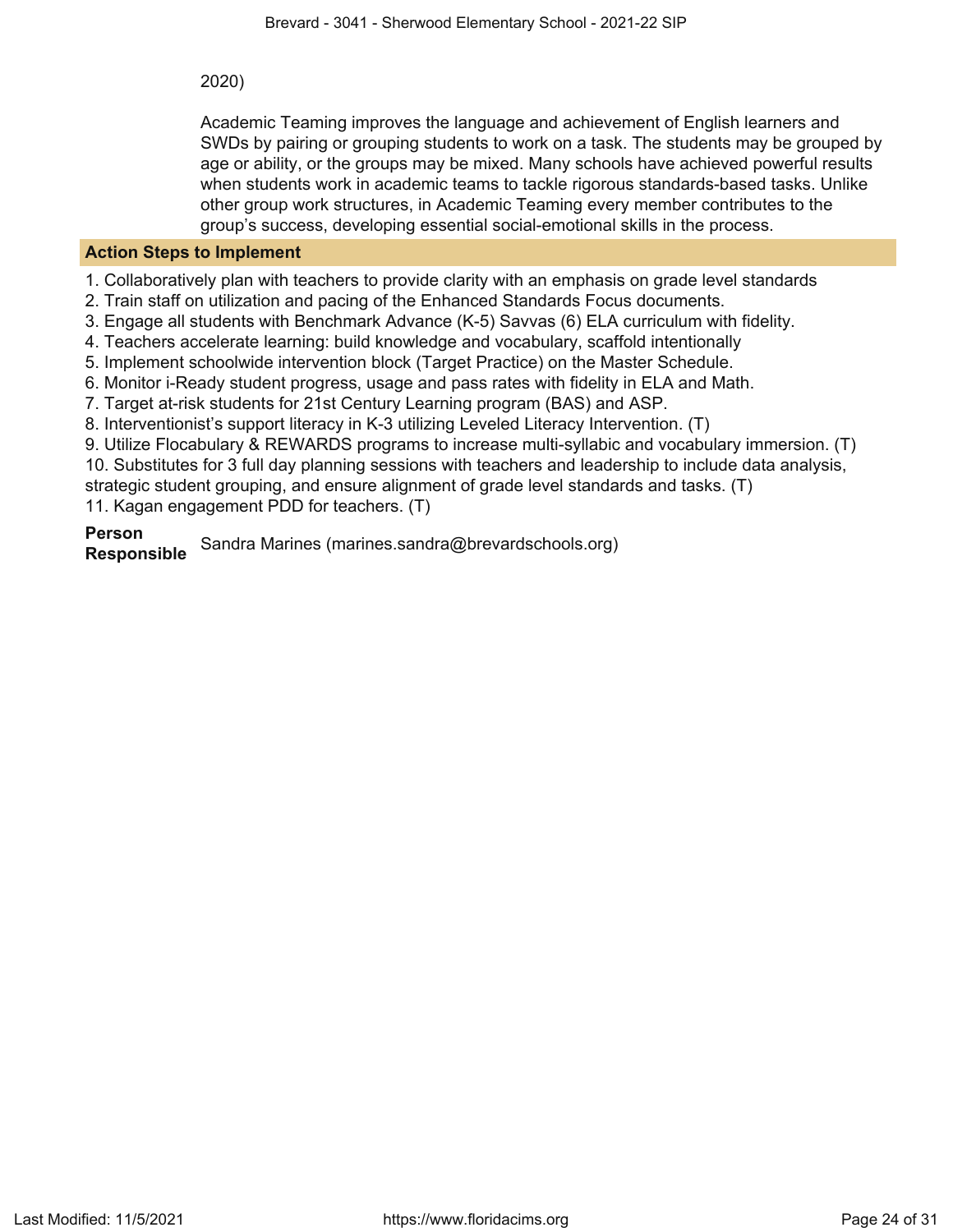|                                                                | #2. Other specifically relating to Lowest 25th percentile ELA and Math                                                                                                                                                                                                                                                                                                                            |
|----------------------------------------------------------------|---------------------------------------------------------------------------------------------------------------------------------------------------------------------------------------------------------------------------------------------------------------------------------------------------------------------------------------------------------------------------------------------------|
|                                                                | Overall, Sherwood ELA learning gains dipped by 5% moving from students earing 67%<br>Learning Gains in 2019 to only 62% Learning Gains in 2021. Sherwood's Lowest 25th<br>Percentile demonstrated the greatest decline in Reading Learning Gains. In 2019, 50% of<br>students in the Lowest 25th Percentile demonstrated Learning Gains in comparison to only<br>40% in 2021 (decreasing by 10%). |
| Area of                                                        | During the Spring 2021 i-Ready Diagnostic, only 5% of students were placed as needing<br>Tier 3 instruction.                                                                                                                                                                                                                                                                                      |
| <b>Focus</b><br><b>Description</b><br>and<br><b>Rationale:</b> | According to the Fall 2021 i-Ready Diagnostic, 17% of students placed as needing Tier 3<br>instruction and 44% indicated a need for Tier 2 instruction. This year, teachers are<br>challenged with closing achievement gaps while accelerating learning for all students.                                                                                                                         |
|                                                                | Although Math has been a historical struggle for students at Sherwood, students in the<br>Lowest 25th Percentile demonstrated impressive Learning Gains. In 2021, 65% of students<br>in the Lowest 25th Percentile made a Learning Gain. This is an increase of 26% from<br>2019, in which only 39% of the Lowest 25th Percentile earned a Learning Gain in Math.                                 |
|                                                                | Additional Area of Focus - Students with Disabilities (SWD) Subgroups<br>Federal Index - Students With Disabilities = 28%                                                                                                                                                                                                                                                                         |
|                                                                | ELA Lowest 25th Percentile will increase Learning Gains from 40% to 50% Learning Gains<br>on the 2021-2022 ELA FSA.                                                                                                                                                                                                                                                                               |
| <b>Measureable</b><br><b>Outcome:</b>                          | Math Lowest 25th Percentile will increase Learning Gains from 65% proficient to 67%<br>Learning Gains on the 2021-2022 Math FSA.                                                                                                                                                                                                                                                                  |
|                                                                | Increase Federal Index for Students with Disabilities (SWD) to 41%.                                                                                                                                                                                                                                                                                                                               |
|                                                                | Data Team Meetings will be held bi-weekly to disaggregate ELA and Math data, dig deeper<br>through item analysis, and utilize prerequisite math reports from i-Ready to diagnose<br>essential missed learning. ESSA subgroups will be monitored by teachers and leadership<br>team members.                                                                                                       |
| <b>Monitoring:</b>                                             | * i-Ready Diagnostic for Reading and Math<br>* i-Ready Standards Mastery Assessments for ELA (grades 3-6)<br>* Unit assessments from Benchmark Advance (K-5)/Savvas curriculum (6th).<br>* Eureka End Mid-Module and End of Module assessments<br>* MTSS/RTI process (heavy focus on SWDs)                                                                                                        |
|                                                                | * BPIE inclusive practices (self-assessment monitoring and commitment to support SWDs<br>in the general<br>education classroom (least-restrictive environment) with accelerated learning and<br>scaffolding strategies                                                                                                                                                                            |
|                                                                | * Observation, feedback and coaching cycles provided by leadership team members                                                                                                                                                                                                                                                                                                                   |
| <b>Person</b><br>responsible<br>for<br>monitoring<br>outcome:  | Jessica Olesnevich (olesnevich jessica@brevardschools.org)                                                                                                                                                                                                                                                                                                                                        |
| <b>Evidence-</b><br>based<br><b>Strategy:</b>                  | <b>Collaborative Planning</b><br>Weekly collaborative planning sessions with stakeholders will emphasize implementation<br>of the B.E.S.T. standards/MAFS standards, review of ELA/Math daily lesson plans in<br>congruence with District Pacing Guides, time stamping and accelerated learning strategies.                                                                                       |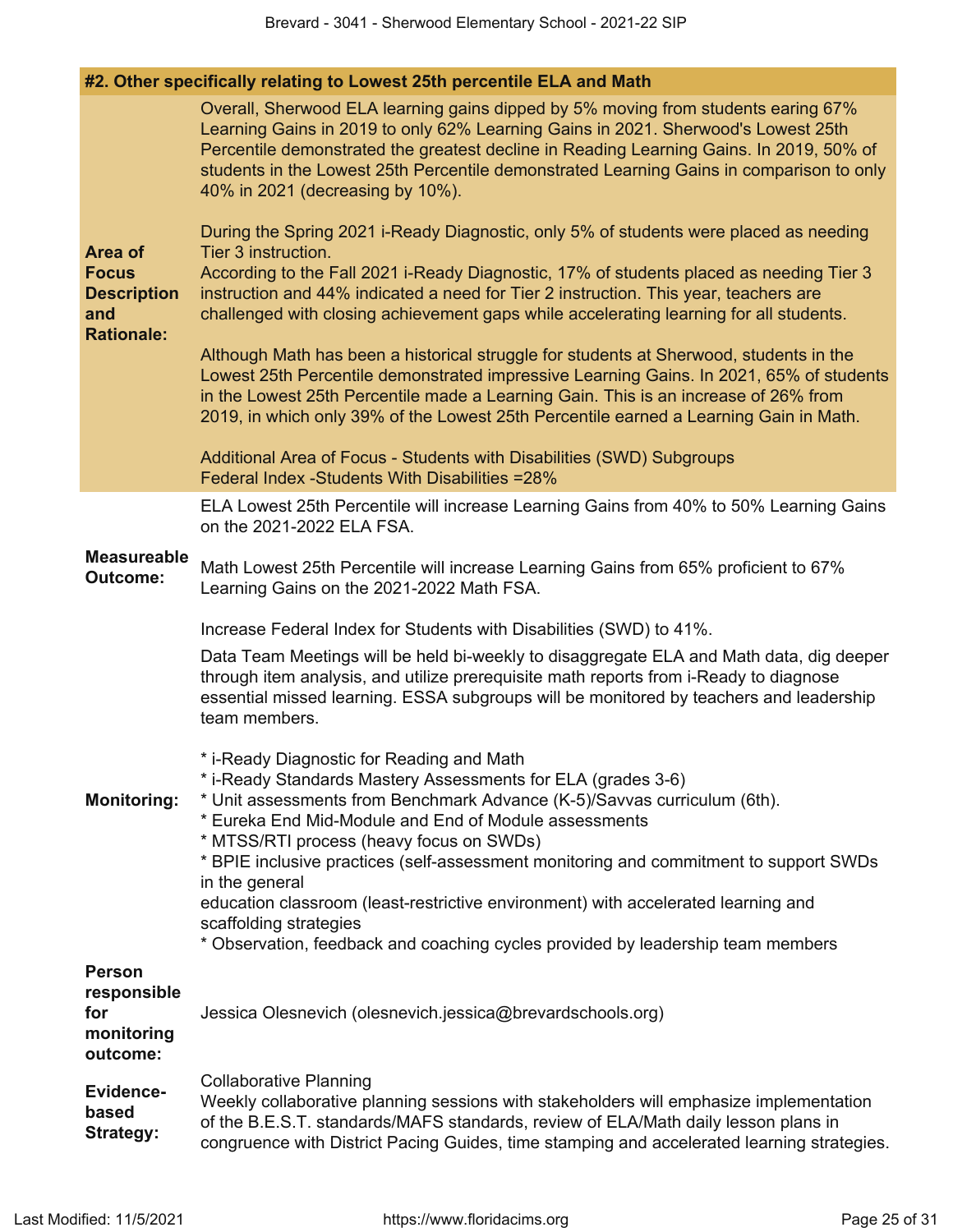Bi-weekly Data Team Meetings focus on progress monitoring and diagnosing academic needs for all ESSA subgroups through the MTSS process.

Implement BPS Elementary Leading and Learning Instructional Agreements 2021-2022

- Utilize scaffolding strategies to support ALL student's access to grade level work
- Plan small group instruction, scaffold supports, interventions

• Utilize i-Ready Instructional path, Diagnostics, and prerequisite reports to assess and plan for reteaching

• Prioritize interventions/Master Schedule (i-Ready Labs)

Model the BPS Vision for Excellent Instruction

- Engage students in the work of the lesson (thinking/writing)
- Implement Flocabulary and Zearn learning platforms to support scaffolding standards
- Incorporate Academic Student Teams (Peer Tutoring)

\* Intentional teacher planning and PDD to facilitate accelerated learning and monitor student data

SWDs and the Lowest 25th Percentile were not immersed in ELA curriculum aligned to grade level standards, missing opportunities to engage with complex text and rigorous tasks. Students were not expected to experience the productive struggle necessary to prepare them for engaging in rigorous thinking and writing tasks. Through accelerated learning strategies (scaffolding, building knowledge and vocabulary), students will gain an in-depth understanding of the subject matter, including the academic vocabulary associated with the topic.

**Rationale for Evidencebased Strategy:**

Additionally, teachers struggled to understand how to diagnose unfinished learning and did not disaggregate data specifically related to ESSA subgroups. Ongoing progress monitoring and data analysis is the key to

uncovering areas of student need and offering "just in time" supports

Sherwood teachers will need to continue SIP strategies from 2020-2021 and focus on accelerated learning opportunities in an effort to continue increasing student proficiency and Learning Gains in both ELA and Math.

## **Action Steps to Implement**

1. Prioritize interventions using a schoolwide intervention block (Target Practice)

2. Monitor i-Ready student progress: examine historical pathways, usage and passing rates.

3. Disaggregate Lowest 25th percentile students' data collaboratively (item analysis level and diagnose unfinished learning).

4. Develop i-Ready Labs (Activity Blocks) to provide additional support to the Lowest 25th Percentile students

5. Assign school-based Champions (instructional leaders) to collaborate with teachers, monitor MTSS and ensure intervention services are provided with fidelity.

6. Target at-risk students for 21st Century Learning program (BAS) and ASP (tutoring).

- 7. Interventionist's support literacy in K-3 utilizing Leveled Literacy Intervention. (T)
- 8. Utilize the Flocabulary platform to build vocabulary through immersion in a multimedia resource. (T)

9. Engage teachers in 2 hour PD sessions after school (total of 16 paid hours per teacher) to collaborate with

the Literacy Coach and school leaders to study grade level standards, preview vocabulary and determine necessary scaffolding. (T)

# **Person**

**Responsible** Jessica Olesnevich (olesnevich.jessica@brevardschools.org)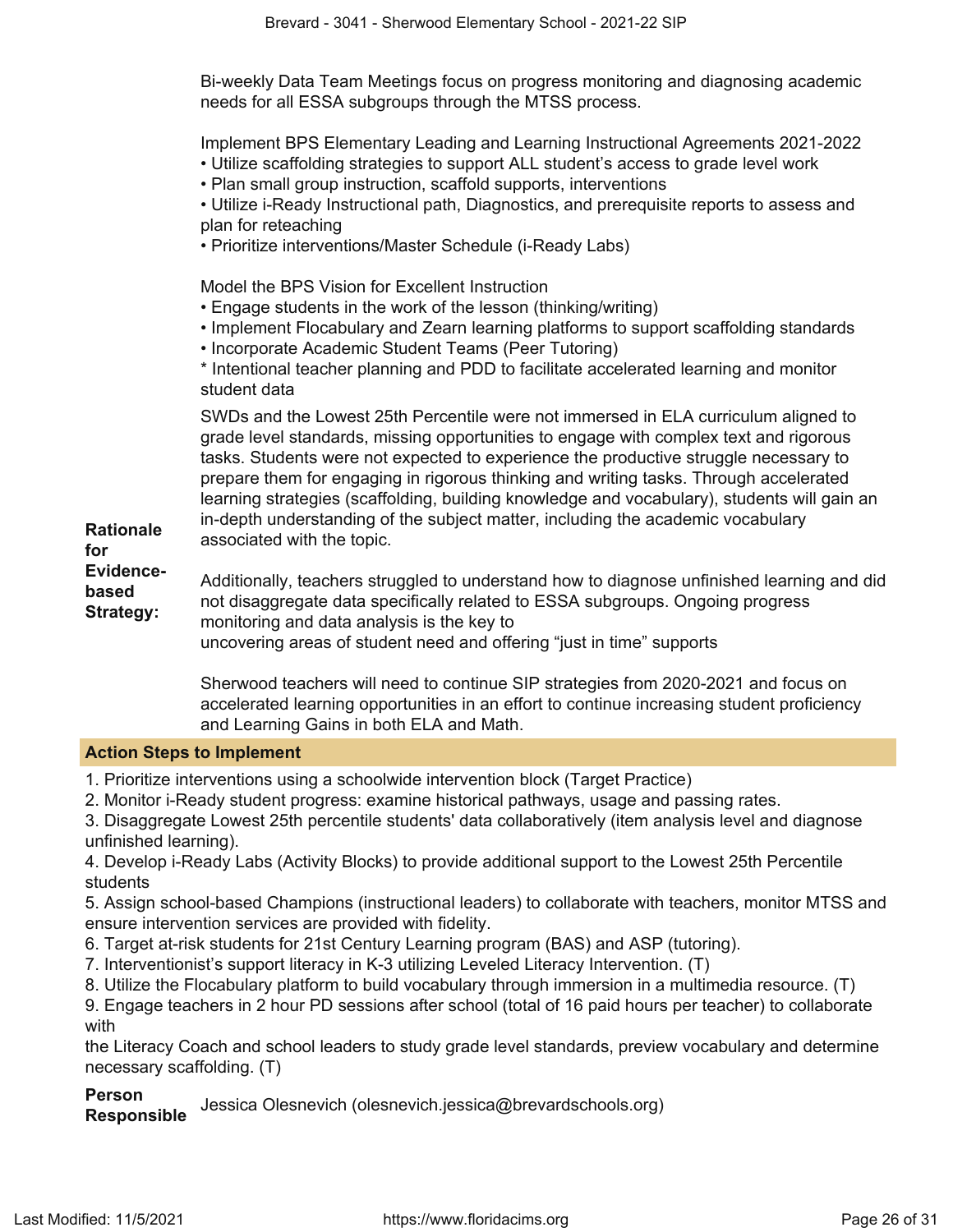Action Steps to Increase overall Federal Index for Students with Disabilities

1. Monitor ESSA SWD and (student progress) at Teacher Data Team Meetings.

2. Assign a mentor to each student as a Champion who will check-in (conference) bi-weekly.

3. Provide specific interventions, scaffolding and strategies to increase vocabulary acquisition (academic) through research-based programs: LLI, i-Ready prerequisite reports/lessons, REWARDS, Flocabulary, Penda Science) (T)

4. Add additional activity block rotations with new labs to include extra support in Math/Science

**Person Responsible** [no one identified]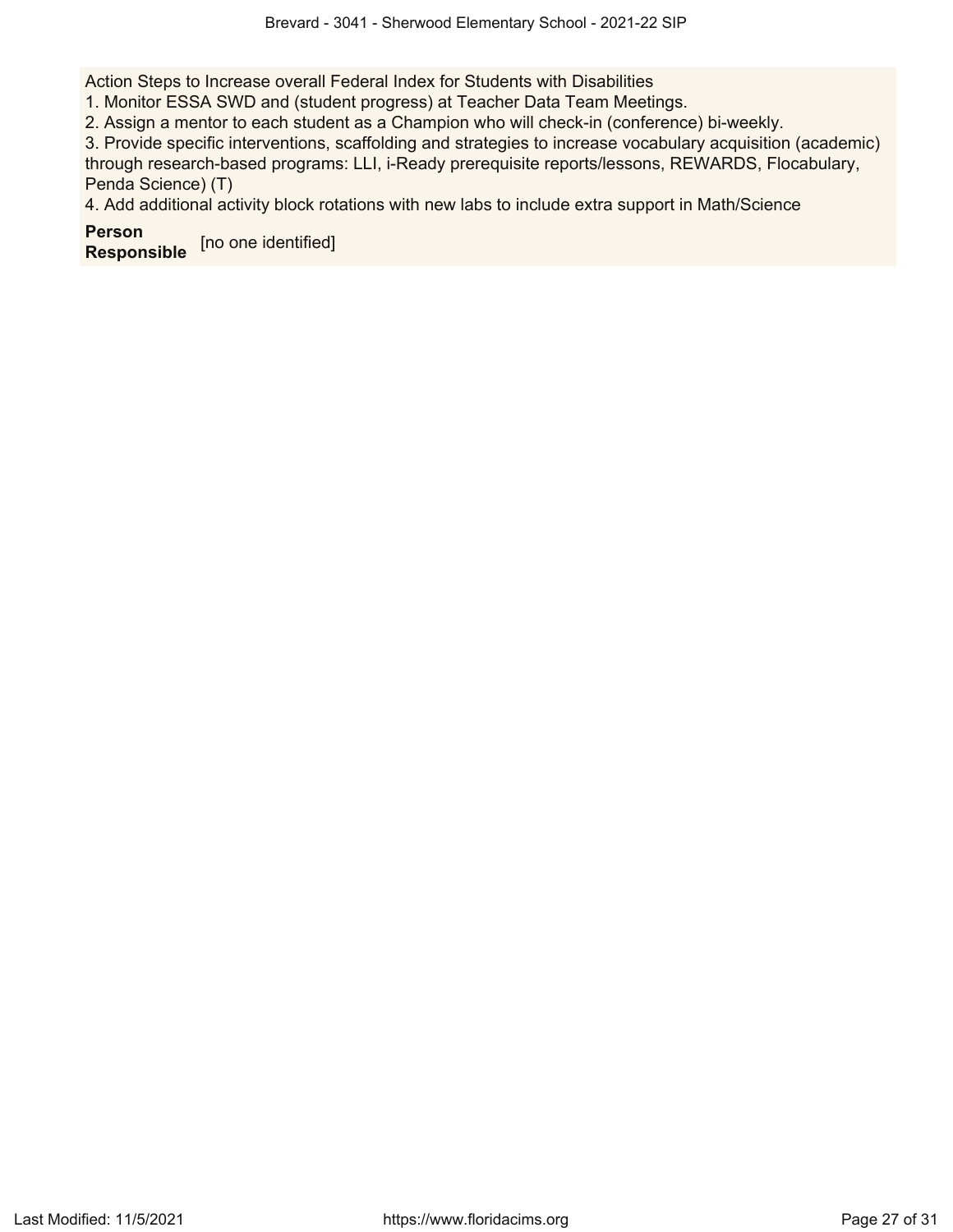|  | #3. Culture & Environment specifically relating to Positive Behavior Intervention and Supports |  |  |  |  |
|--|------------------------------------------------------------------------------------------------|--|--|--|--|
|  |                                                                                                |  |  |  |  |

|                                                                                  | Social emotional wellness is the foundation on which children develop and learn. Students<br>who receive support for social emotional learning in schools do better academically,<br>socially, and behaviorally. Due to the foundational support of this cornerstone to academic<br>success, a specific objective in the BPS Strategic Plan 20-25 is dedicated that address this<br>directly (Objective A3: Provide equitable supports in a safe learning environment for every<br>student's social, emotional, and behavioral development).                                                                                                                                                                                                                                                                                                                  |
|----------------------------------------------------------------------------------|---------------------------------------------------------------------------------------------------------------------------------------------------------------------------------------------------------------------------------------------------------------------------------------------------------------------------------------------------------------------------------------------------------------------------------------------------------------------------------------------------------------------------------------------------------------------------------------------------------------------------------------------------------------------------------------------------------------------------------------------------------------------------------------------------------------------------------------------------------------|
| <b>Area of</b><br><b>Focus</b><br><b>Description</b><br>and<br><b>Rationale:</b> | Sherwood stakeholders believe it is imperative to focus on providing equitable supports by<br>prioritizing the social emotional and mental health wellbeing for all. Students will require<br>carefully structured opportunities to re-acclimate to school routines. Educators will need to<br>utilize approaches welcoming students back and promoting a sense of safety, calm, and<br>belonging. During the 20-21 school year, students were impacted by hybrid learning and<br>quarantines. This disconnect to our school culture and community may effect a student's<br>sense of belonging and therefore can affect a student's performance. Students benefit from<br>positive relationships with trusted adults, which can take time and skill to develop.<br>Teachers often need to develop skills to strengthen their interactions with all students. |
|                                                                                  | Family engagement in schools contributes to positive student outcomes, including<br>improved child and student achievement, decreased disciplinary issues, improved parent-<br>teacher and teacher-student relationships, and improved school environment. Students<br>whose parents were involved in school during their elementary years experienced lower<br>rates of high school dropout, were more likely to complete high school on time, and had<br>higher grades.                                                                                                                                                                                                                                                                                                                                                                                     |
|                                                                                  | Increase results on Youth Truth Survey in the areas of Belonging and Academic Challenge<br>survey results (+15%)                                                                                                                                                                                                                                                                                                                                                                                                                                                                                                                                                                                                                                                                                                                                              |
| <b>Measureable</b><br><b>Outcome:</b>                                            | Maintain or decrease the same number of discipline referrals for the school year<br>2021-2022 (47 total)                                                                                                                                                                                                                                                                                                                                                                                                                                                                                                                                                                                                                                                                                                                                                      |
|                                                                                  | Utilize the SEL Self-assessment profile to score in the implementation phase (total score of<br>13 out of 21)                                                                                                                                                                                                                                                                                                                                                                                                                                                                                                                                                                                                                                                                                                                                                 |
| <b>Monitoring:</b>                                                               | Monthly PBIS Meetings (PBIS Committee)                                                                                                                                                                                                                                                                                                                                                                                                                                                                                                                                                                                                                                                                                                                                                                                                                        |
|                                                                                  | Annual comprehensive self-assessment of social emotional learning (Principal)                                                                                                                                                                                                                                                                                                                                                                                                                                                                                                                                                                                                                                                                                                                                                                                 |
| <b>Person</b><br>responsible<br>for<br>monitoring<br>outcome:                    | Anita Winslow (winslow.anita@brevardschools.org)                                                                                                                                                                                                                                                                                                                                                                                                                                                                                                                                                                                                                                                                                                                                                                                                              |
|                                                                                  | Stakeholders will focus on fostering school belonging and academic challenge. Our plan is<br>to promote belonging to our Sherwood Family by encouraging participation in activities<br>including rocketry club, Drama Club, Strings, and Family Fun Events.                                                                                                                                                                                                                                                                                                                                                                                                                                                                                                                                                                                                   |
| <b>Evidence-</b><br>based<br><b>Strategy:</b>                                    | Sherwood will utilize Title I funds to host a Literacy Night, Math Night, and STEAM Night<br>focused on increasing academic parent and family engagement. (T)                                                                                                                                                                                                                                                                                                                                                                                                                                                                                                                                                                                                                                                                                                 |
|                                                                                  | All students will receive explicit SEL lessons weekly utilizing curriculum including Sanford<br>Harmony, How Does Your Engine Run?, Life Skills and Zones of Regulation. Students in<br>need will receive supplemental instruction in small group utilizing SEL Curriculum (Tier 2).                                                                                                                                                                                                                                                                                                                                                                                                                                                                                                                                                                          |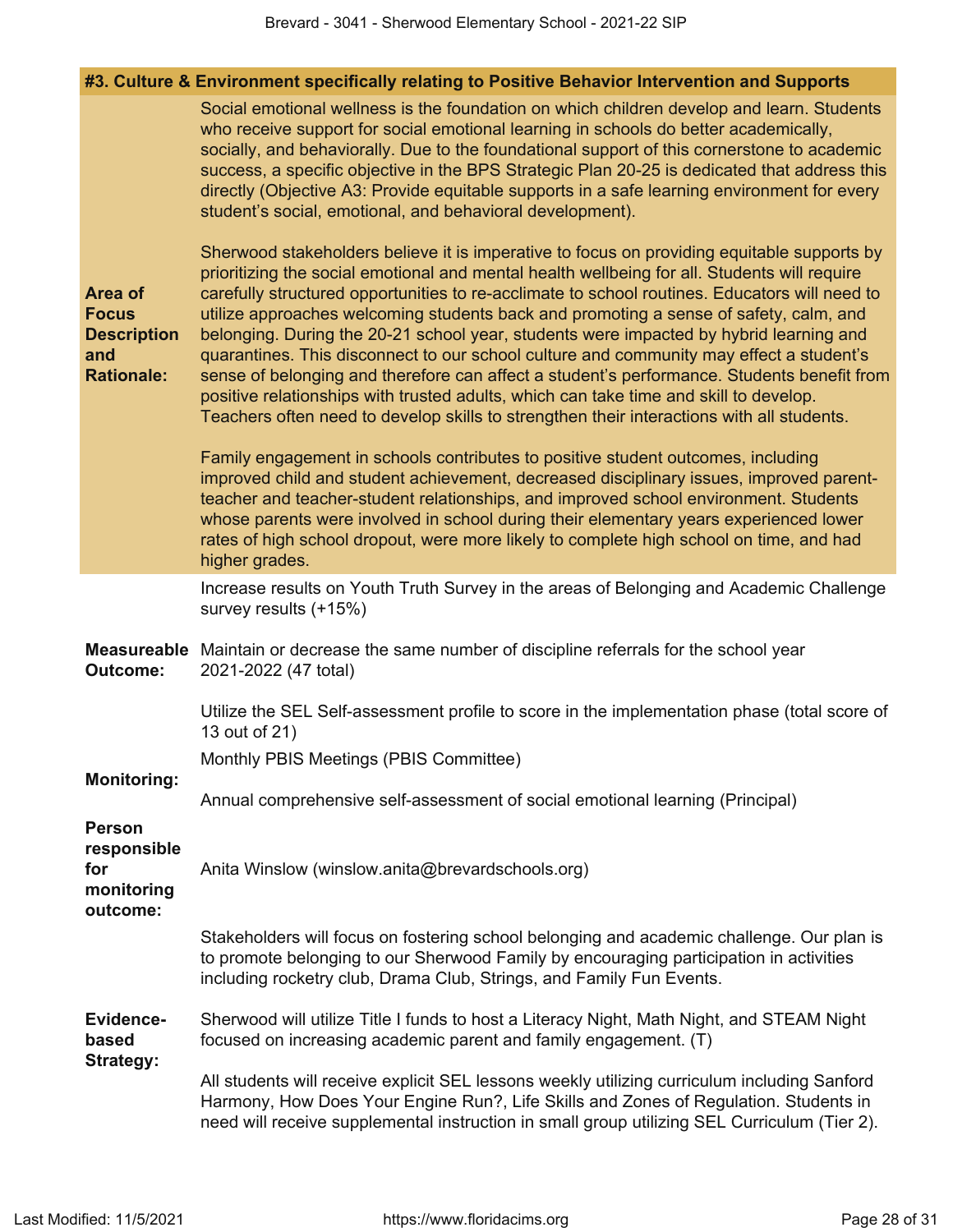Teachers will continue to teach school wide PBIS expectations and implement principals of Conscious Discipline into their classrooms.

**Rationale for Evidencebased Strategy:** Students who receive support for social emotional learning in schools do better academically. They need to feel safe and belong to a family to do better academically, socially, and behaviorally. By implementing Social Emotional Learning/character education and teaching school wide expectations, we will see an increase in student achievement and social emotional development.

#### **Action Steps to Implement**

1. PDD on PBIS program and implementation (resources/procedures/incentives).

- 2. Implement explicit SEL Lessons (30 minutes weekly).
- 3. Utilize Trauma Informed Classroom Strategies.
- 4. PDD for Conscious Discipline (Year 2).
- 5. Develop and implement tiered interventions for students who need additional assistance with SEL.
- 6. Complete PDD on "Effective Approaches to SEL" and "Making the Case for SEL" through BPS.

7. Intentionally promote adult-student relationships and a sense of belonging (use check-in and check out systems with mentoring/leadership opportunities for students).

8. Partner with Eastern Florida State College and Florida Future Educators of America to increase STEAM school-based projects (learning) and parent engagement as students learn to build and launch rockets. 9. Offer Rocket Club for intermediate students. (T)

10. Host Title I events to increase parent engagement in academics and student progress: Math, Literacy, Technology, and Science Nights. (T)

11. Purchase materials and supplies to support family engagement activities. (T)

**Person Responsible** Anita Winslow (winslow.anita@brevardschools.org)

# **Additional Schoolwide Improvement Priorities**

Using the [SafeSchoolsforAlex.org](https://www.safeschoolsforalex.org/fl-school-safety-dashboard/), compare the discipline data of the school to discipline data across the state and provide primary or secondary areas of concern that the school will monitor during the upcoming school year. Include how the school culture and environment will be monitored through the lens of behavior or discipline data.

**Sherwood Elementary School ranked #350 out of 1,395 elementary schools statewide. The school ranked #15 out of 56 elementary schools in Brevard County. Sherwood reported 0.2 incidents per 100 students which is less than the statewide elementary school rate of 1.0 incidents per 100 students. During the 2019-2020 academic year, Sherwood's total number of suspensions were extremely low with only 13 In-School Suspension (ISS) reported. Referrals decreased by 53% during the 2020-2021 academic year (from 88 to 47). Sherwood's County ranking is #16. Sherwood attributes minimal suspension rates to the impacts of our Positive Behavior Interventions and Support Program (PBIS) and new implementation of Conscious Discipline and Trauma Informed Classroom trainings. Our priority is providing all stakeholders with a safe, welcoming, and inclusive school learning environment. Positive school culture reflects values of trust, respect, and high expectations. Sherwood's school culture and environment is monitored annually through student, parent, community, and teacher input and surveys. Sherwood's behavior and discipline data is tracked in the PBIS data bank and AS400 systems. The primary area of concern (low) is reducing student disruptions and peer disagreements in school. Therefore, Sherwood will continue with professional development based on explicit Social Emotional Learning and Character education during this school year.**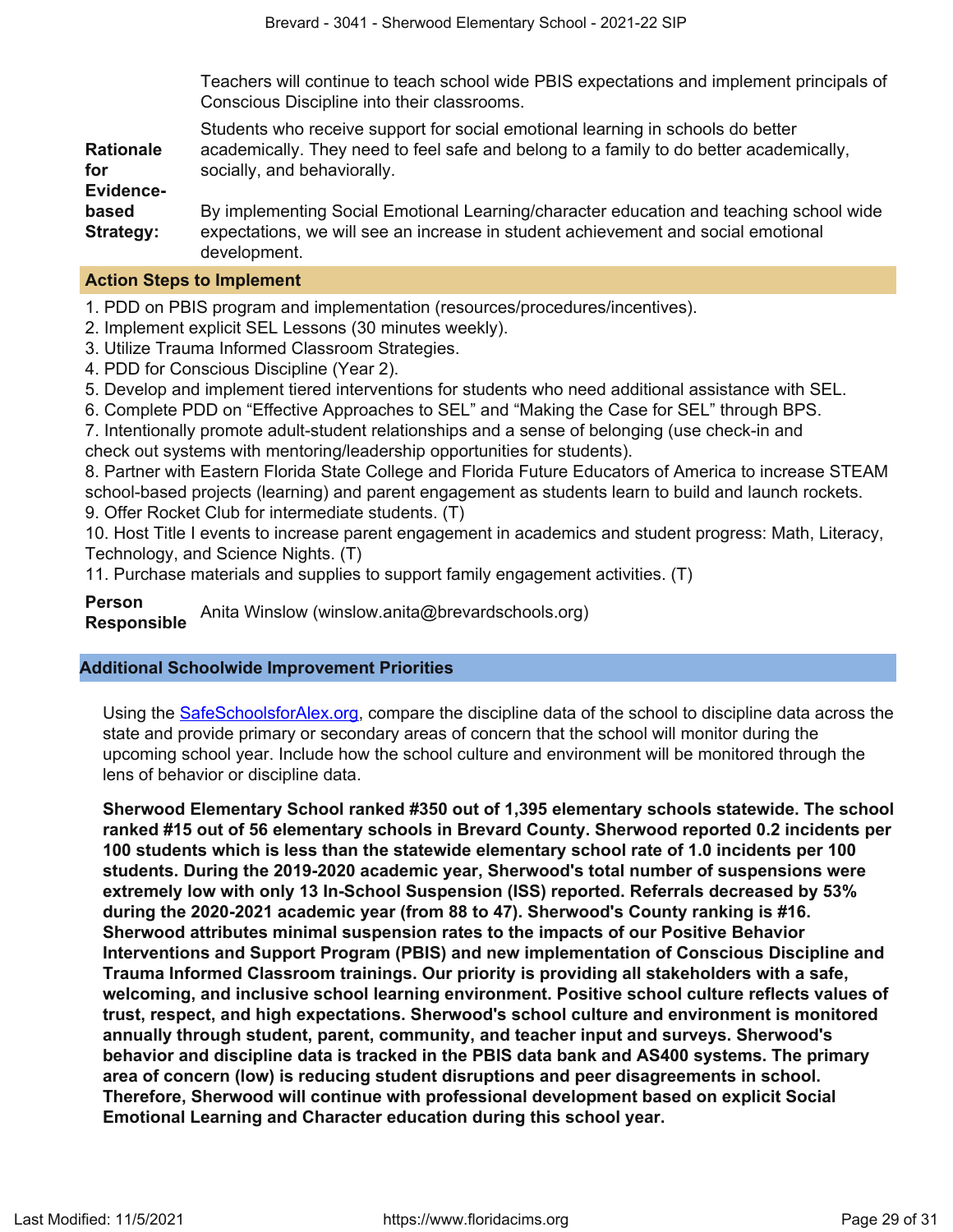# **Part IV: Positive Culture & Environment**

<span id="page-29-0"></span>A positive school culture and environment reflects: a supportive and fulfilling environment, learning conditions that meet the needs of all students, people who are sure of their roles and relationships in student learning, and a culture that values trust, respect and high expectations. Consulting with various stakeholder groups to employ school improvement strategies that impact the positive school culture and environment are critical. Stakeholder groups more proximal to the school include teachers, students, and families of students, volunteers, and school board members. Broad stakeholder groups include early childhood providers, community colleges and universities, social services, and business partners.

Stakeholders play a key role in school performance and addressing equity. Consulting various stakeholder groups is critical in formulating a statement of vision, mission, values, goals, and employing school improvement strategies.

# **Describe how the school addresses building a positive school culture and environment.**

Sherwood is committed to providing equitable supports in a safe learning environment for every student's social, emotional, and behavioral development in accordance with the BPS Strategic Plan (Objective A3).

Sherwood is a Positive Behavior Interventions and Support (PBIS) school. Sherwood Elementary earned the recognition as a "2020-2021 Resilient FL PBIS Model School" school. This is based on meeting all criteria and decreasing the number of ODRs, (Office Discipline Referrals). Sherwood reduced the total number of school-wide referrals from 88 in 20190-2020 to 47 in 2020-2021 (a decrease of 53%). All stakeholders continue to support the PBIS expectations and encourage students to: Stay on Task, Target Success, have a Positive Attitude, demonstrate Respect/Responsibility, and be Safe (STARS).

Classroom teachers instruct students on explicit SEL skills using Sanford Harmony lessons daily. These lessons include topics such as empathy, respect, how to handle stress, conflict resolution, among others. Classroom teachers utilize Morning Meeting/Meet Up routines daily. Any student(s) who exhibit signs of social emotional stress are referred to the School Counselor.

In addition, Sherwood is in Year 2 of our Conscious Discipline schoolwide implementation. Conscious Discipline is an evidence based SEL program that has demonstrated statistically significant positive impacts on student behavioral outcomes and/or academic achievement. Sherwood will embed Conscious Discipline skills and principles into our monthly school-based professional development. It is our goal to give teachers the tools and strategies to support the emotional and behavioral needs of all students.

In January 2021, Sherwood participated in the Youth Truth Survey. This survey illustrates how students feel about their school experiences as it relates to a respectful classroom environment. It targeted student engagement, academic rigor, relationships, culture, and instructional methods. Compared to other participating elementary schools, Sherwood Elementary's highest rated themes were relationships (2.79 out of 3, the 87th percentile) and engagement (2.88 out of 3, the 87th percentile). The lowest rated theme was belonging (2.39 out of 3, the 6th percentile), measuring the degree students feel welcomed at their school.

# **Identify the stakeholders and their role in promoting a positive culture and environment at the school.**

Building and maintaining relationships with our stakeholders is an important part of establishing a caring and inviting school culture. Our stakeholders include our parents, students, staff and faulty, community members, and business partners.